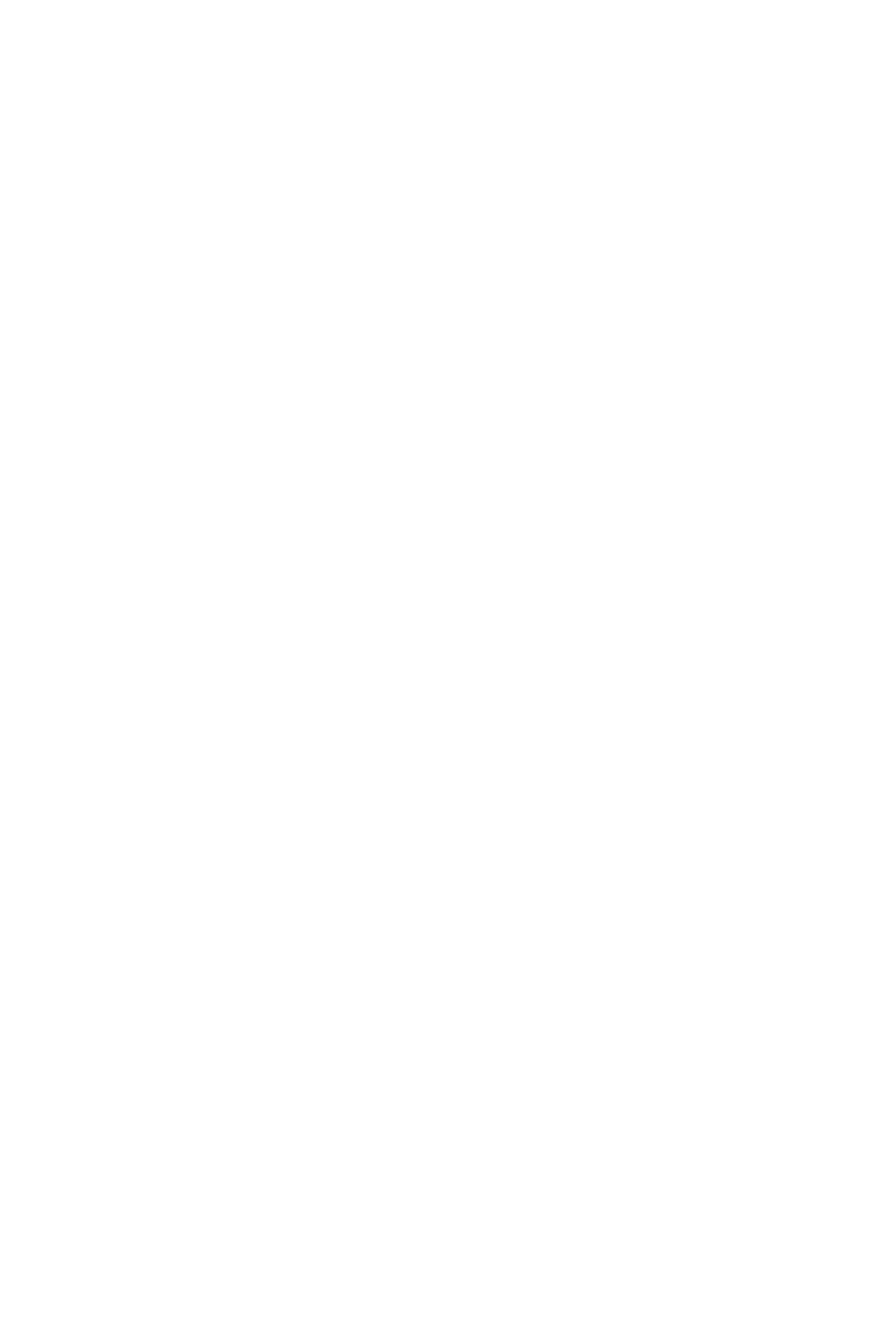## **Copyright Reform and Fact-Based Works**

**Teresa Scassa**\*

#### **A. INTRODUCTION**

Information is a hot commodity in today's economy. In recent years, there has been a dramatic growth in the number of websites, databases, tools and applications that use data from a variety of public and private sources to offer innovative information-based services to a wide range of users. In some cases, the providers of these information tools are traditional disseminators of information. In others, they are established businesses that have developed new information tools and products. In many cases, the innovators are upstarts—small companies or individuals that see opportunities for new and useful applications. The dissemination of information and the development of new information tools are not limited to commercial enterprises. There is much free content from sources ranging from academic to purely amateur.

Property rights are an important element of control and are the foundation for financing, licensing, transacting and other activities within the marketplace. It is not surprising, therefore, that the issue of rights in

I am grateful to Ariel Katz for his comments and suggestions on a presentation of some of the content of this paper, to Elizabeth Judge for sharing her thoughts on these issues, and to Michael Geist and an anonymous reviewer for their insightful comments. I am also appreciative of the research assistance of Julien Bourgeois. The support of the Canada Research Chairs Program and the GEOIDE Network is gratefully acknowledged.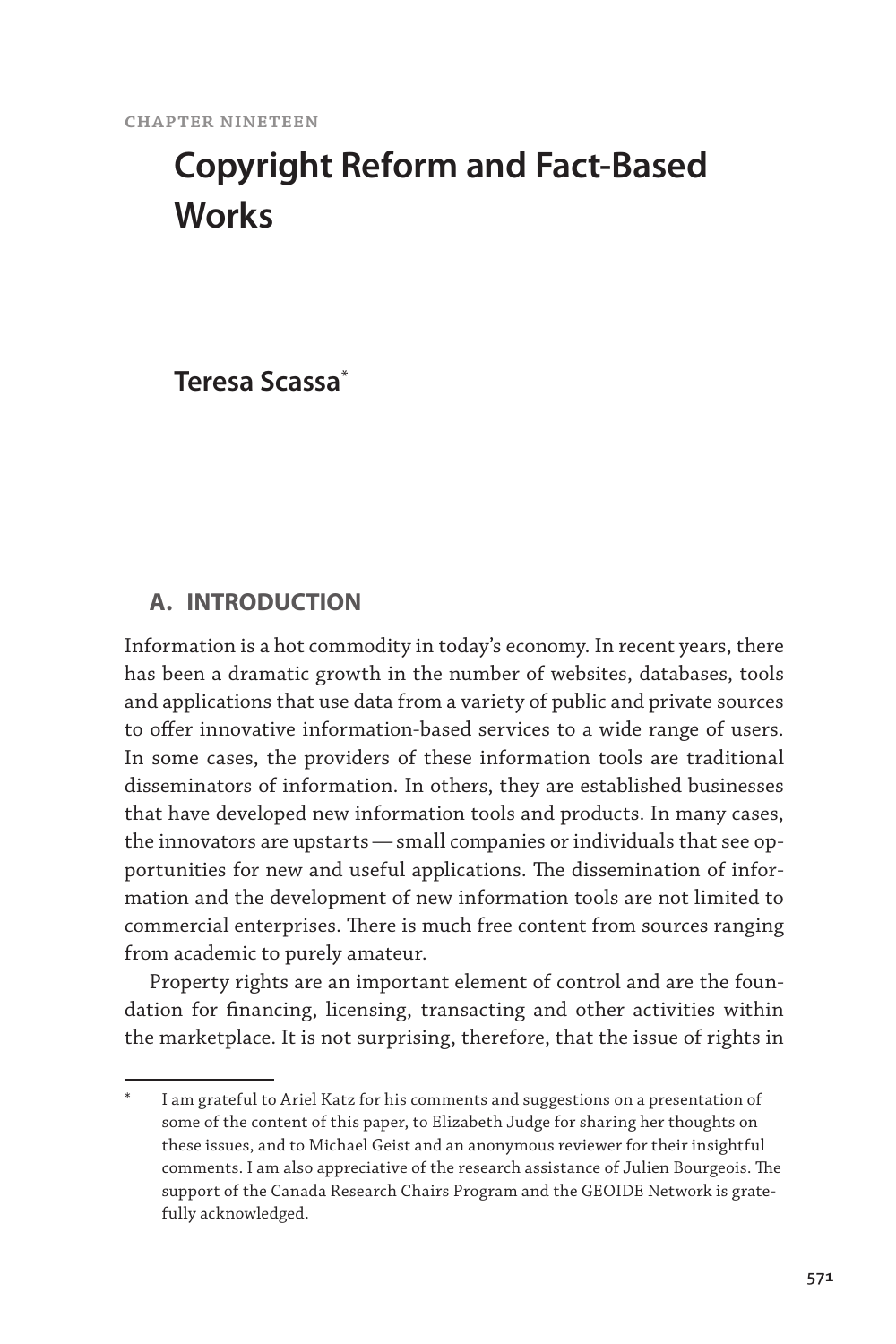facts and information is re-emerging within this flourishing information landscape. Copyright law sets relatively clear boundaries with respect to the protection of works that are the vehicles for information. Text-based accounts are literary works, and the reproduction of all or a substantial part of such works is infringing. Videos, photographs and maps that are vehicles for information are likewise also works that fall within the traditional copyright categories. Yet the law remains uncertain when dealing with issues of rights in the facts or information that is represented in these works. Further, the greater the proportion of data in relation to the "work," the greater the uncertainty regarding the scope of protection. Where the work is merely a compilation of data, the copyright protection is, in the words of the United States Supreme Court, "thin."1

Bill C-32<sup>2</sup> does little to address the uncertainties surrounding copyright in facts and in fact-based works. This is perhaps not surprising for several reasons. The uncertainty as to scope is widespread. International copyright treaties exhibit ambivalence around the issue. For example, Article 5 of the *WIPO Copyright Treaty* provides:

Compilations of data or other material, in any form, which by reason of the selection or arrangement of their contents constitute intellectual creations, are protected as such. This protection does not extend to the data or the material itself *and is without prejudice to any copyright subsisting in the data* or material contained in the compilation (emphasis added).3

Similar language is used in the *Agreement on Trade-Related Aspects of Intellectual Property Rights* (TRIPs).4 The language suggests that while copyright in a compilation will only be in the original selection or arrangement of the work, there may still be separate copyrights in the "*data* or material contained in the compilation." In Europe, database protection was achieved through *sui generis* legislation specifically tailored to this type

<sup>1</sup> *Feist Publications, Inc. v. Rural Telephone Service Co*., 499 U.S. 340, [http://caselaw.](http://caselaw.lp.findlaw.com/scripts/getcase.pl?court=US&vol=499&invol=340) [lp.findlaw.com/scripts/getcase.pl?court=US&vol=499&invol=340](http://caselaw.lp.findlaw.com/scripts/getcase.pl?court=US&vol=499&invol=340), 111 S.Ct. 1282 at 349 (1991) [*Feist* cited to U.S.] .

<sup>2</sup> Bill C-32, An Act to amend the Copyright Act, 3d Sess., 40th Parl., 2010, [www2.parl.](http://www2.parl.gc.ca/Sites/LOP/LEGISINFO/index.asp?Language=E&query=7026&Session=23&List=toc) [gc.ca/Sites/LOP/LEGISINFO/index.asp?Language=E&query=7026&Session=23&List](http://www2.parl.gc.ca/Sites/LOP/LEGISINFO/index.asp?Language=E&query=7026&Session=23&List=toc)  $=$ toc [Bill C-32].

<sup>3</sup> *WIPO Copyright Treaty*, 20 December 1996, 36 I.L.M. 65 at Art. 5 (entered into force 6 March 2002), [www.wipo.int/treaties/en/ip/wct/trtdocs\\_wo033.html,](http://www.wipo.int/treaties/en/ip/wct/trtdocs_wo033.html) [WCT].

<sup>4</sup> *Agreement Establishing the World Trade Organization*, Annex 1 C: Agreement on Trade-Related Aspects of Intellectual Property Rights, 15 April 1994, 1869 U.N.T.S. 299 at Art. 10(2), [www.wto.org/english/tratop\\_e/trips\\_e/t\\_agm0\\_e.htm.](http://www.wto.org/english/tratop_e/trips_e/t_agm0_e.htm)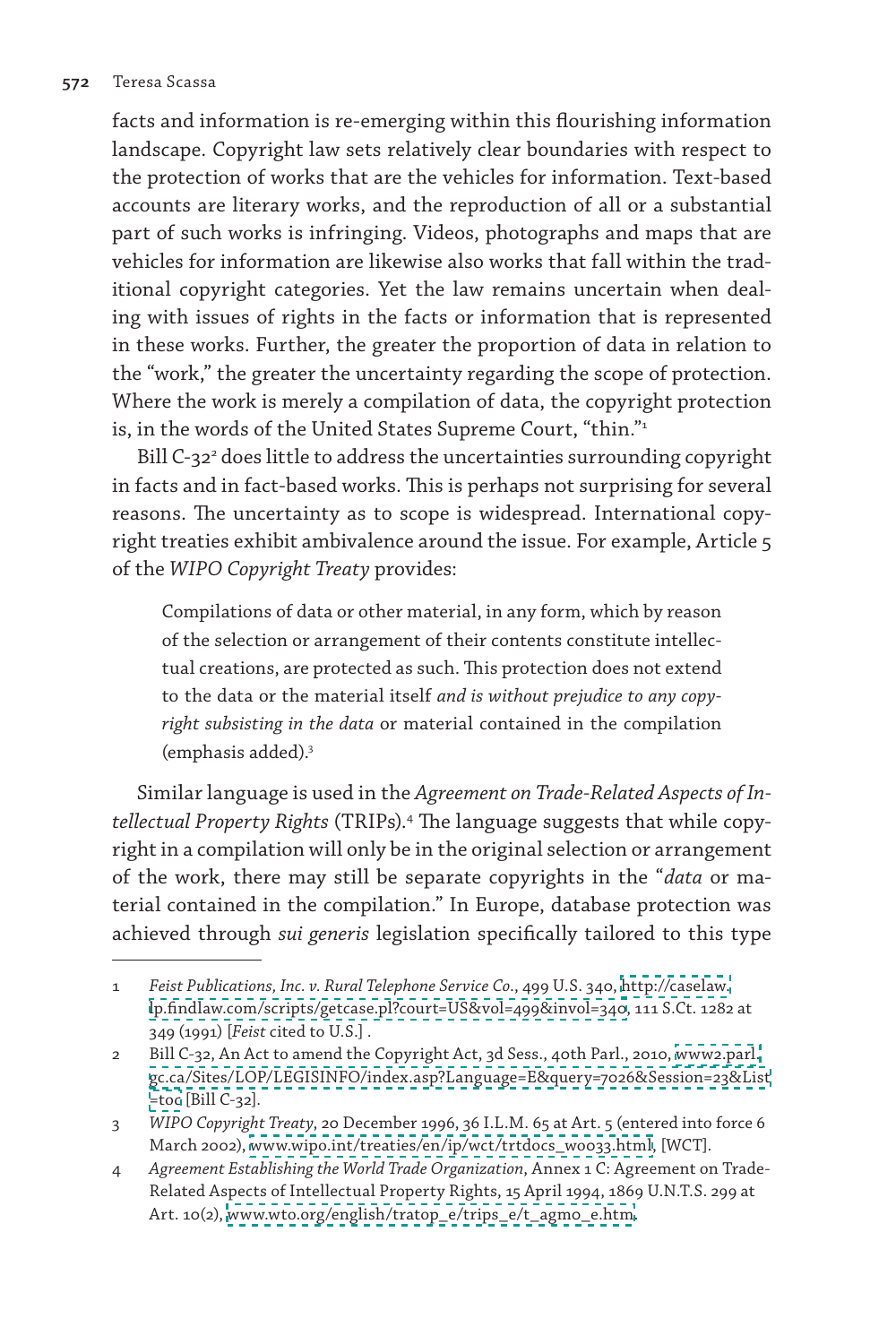of information asset.<sup>5</sup> Although a similar sui generis regime has been considered in the US and in Canada, there has been little appetite to legislate in this area.<sup>6</sup> The status quo, therefore, has represented the government approach to protecting data. The status quo, according to the case law, is that there is no copyright protection for facts themselves but copyright protection for original expressions of those facts. In our dynamic and evolving information economy, the *status quo* is showing signs of strain.

Bill C-32 represents a set of copyright reforms in the works since the last major reforms in 1997.<sup>7</sup> Aspects of the Bill are clearly designed to address Canada's international obligations with respect to copyright on the internet, $^{\rm 8}$  and the preamble to the Bill speaks of the need to foster innovation in a knowledge economy.<sup>9</sup> Indeed, copyright law is seen by the govern-

<sup>5</sup> *Sui generis* legislation in the EU member states was required by virtue of EC, European Database Directive *96/9/EC of the European Parliament and of the Council of the European Union of 11 March 1996 on the legal protection of databases*, [1996] O.J. L 77/20, [http://](http://eur-lex.europa.eu/LexUriServ/LexUriServ.do?uri=CELEX:31996L0009:EN:HTML) [eur-lex.europa.eu/LexUriServ/LexUriServ.do?uri=CELEX:31996L0009:EN:HTML](http://eur-lex.europa.eu/LexUriServ/LexUriServ.do?uri=CELEX:31996L0009:EN:HTML) [European Database Directive].

<sup>6</sup> In 1998, the federal government commissioned a study on the protection of facts and information in Canada. See Robert Howell, prepared for Industry Canada and Canadian Heritage, Database Protection and Canadian Laws (Ottawa: Industry Canada, 1998), [http://dsp-psd.pwgsc.gc.ca/Collection/C2-370-1998E.pdf.](http://dsp-psd.pwgsc.gc.ca/Collection/C2-370-1998E.pdf) No further steps were taken. In the US bills to create a *sui generis* regime for the protection of databases were introduced around the same time, and failed. See: US, Bill H.R. 3531, *Database Investment and Intellectual Property Antipiracy Act*, 104th Cong., 1996, [http://thomas.loc.gov/cgi-bin/query/z?c104:h.r.3531:.](http://thomas.loc.gov/cgi-bin/query/z?c104:h.r.3531:)and US, Bill H.R. 2652 , *Collection of Information Antipiracy Act*, 105th Cong., 1997, [http://thomas.loc.gov/cgi-bin/](http://thomas.loc.gov/cgi-bin/query/D?c105:2:./temp/~c105oUfJy1::) [query/D?c105:2:./temp/~c105oUfJy1::](http://thomas.loc.gov/cgi-bin/query/D?c105:2:./temp/~c105oUfJy1::). See also U. Copyright Office, *Report on Legal Protection for Databases* (1997),<http://www.copyright.gov/reports/dbase.html>.

<sup>7</sup> Copyright reform to modernize the *Copyright Act*, R.S.C. 1985, c. C-42, was conceived of as a three-phase process. The first phase was implemented in 1988. Phase II was initiated with the first Bill C-32, introduced in 1997. Reform has been stalled since that time. See: Canada, Heritage Canada, *A Framework for Copyright Reform* (2002), [/](http://www.ic.gc.ca/eic/site/crp-prda.nsf/eng/rp01101.html) [www.ic.gc.ca/eic/site/crp-prda.nsf/eng/rp01101.html.](http://www.ic.gc.ca/eic/site/crp-prda.nsf/eng/rp01101.html)

<sup>8</sup> Canada has signed, but has not yet implemented two key international treaties dealing with copyright and the internet. These are the *WIPO Copyright Treaty*, above note 3, and the *WIPO Performances and Phonograms Treaty*, 20 December 1996, 36 I.L.M. 76 (entered into force 20 May 2002), [www.wipo.int/treaties/en/ip/wppt/trt](http://www.wipo.int/treaties/en/ip/wppt/trtdocs_wo034.html)[docs\\_wo034.html](http://www.wipo.int/treaties/en/ip/wppt/trtdocs_wo034.html) [WPPT].

<sup>9</sup> Bill C-32, above note 2, at Preamble. In particular, the Preamble identifies copyright law as "an important marketplace framework law," and acknowledges its impact on "many sectors of the knowledge economy." The Preamble concludes by noting: "Canada's ability to participate in a knowledge economy driven by innovation and network connectivity is fostered by encouraging the use of digital technologies for research and education."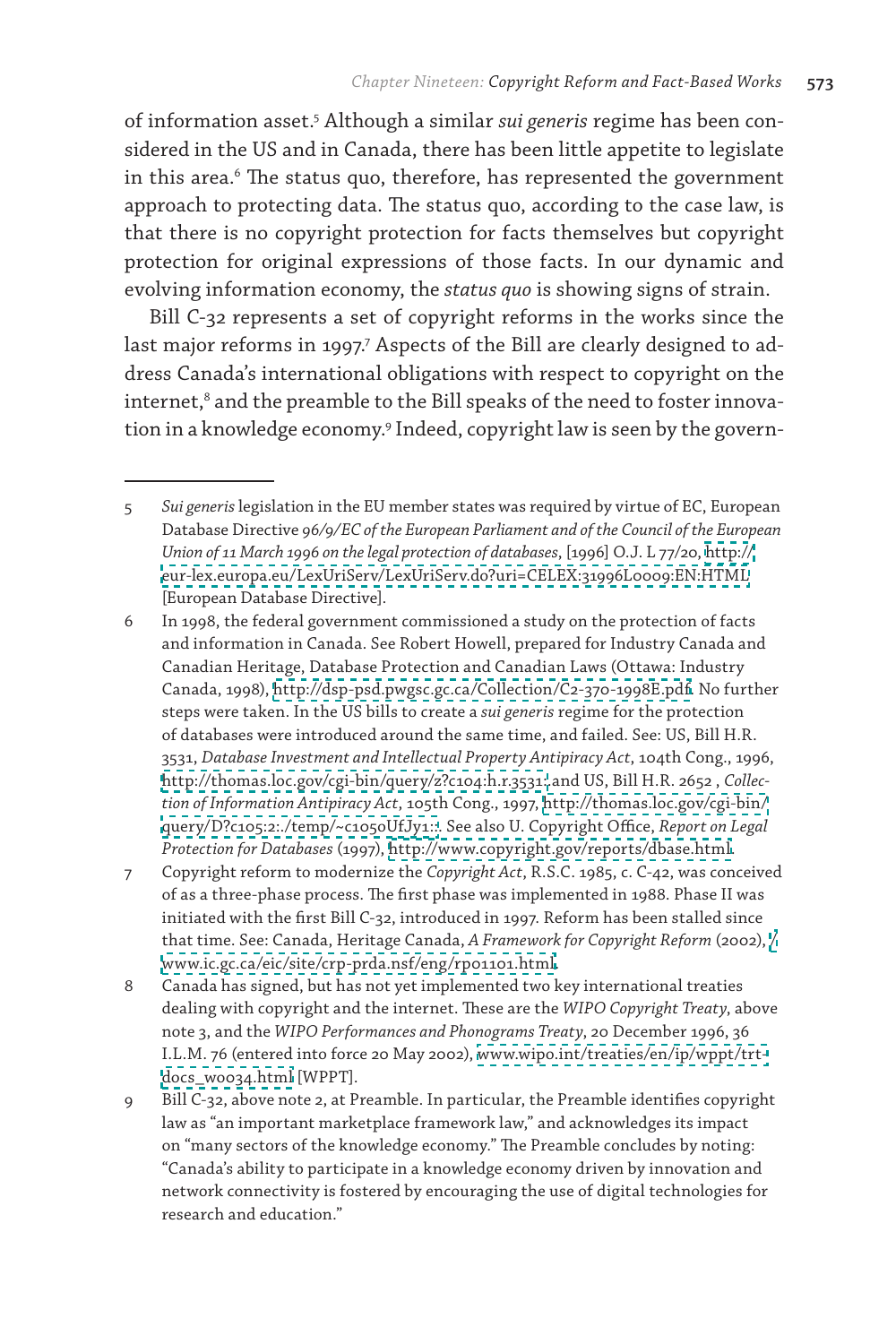ment as a pillar in Canada's digital economy strategy.10 Rather than tackle the issue of the growing commercial importance of fact-based works, digital information tools and resources, Bill C-32 is silent in certain key areas. In addition, some measures in the Bill may pose a barrier to access and innovation in relation to fact-based works. In an innovation economy, clarity around the status and use of data in protected works is crucial.<sup>11</sup>

This chapter will provide an overview of the current state of the law in relation to the protection of fact-based works in Canadian copyright law. The analysis begins with a discussion of the current state of the law using contemporary examples. It next considers the fault lines appearing within the established doctrines. As this is a book about the current state of copyright reform in Canada, the broader question will be whether Bill C-32 does anything to change the settled law or expectations in relation to facts and fact-based works, and whether there are missed opportunities to address an issue crucial to the digital economy and information society.

#### **B. THE NEW WORLD OF FACT-BASED WORKS**

The landmark decision in *Feist Publications, Inc. v. Rural Telephone Service Company, Inc*. 12 in the United States, and its Canadian counterpart, *Tele-Direct (Publications) Inc. v. American Business Information Inc.*,<sup>13</sup> came at a time when an increase in computing power and declining costs of computer memory had not only made fact-based compilations more commercially versatile and valuable, they were increasingly easy to reproduce and modify. Fast-forward almost twenty years, and computing power is dramatically greater, memory is far less expensive and the tools for reproduction and manipulation of data are more sophisticated. Perhaps the most significant change of all is that computing power, memory and tools are no longer the exclusive preserve of major corporate interests. The Web 2.0 revolution has put the power to harvest, control and manipulate

<sup>10</sup> Canada, Industry Canada, *Improving Canada's Digital Advantage: Strategies for Sustainable Prosperity* (Ottawa: Public Works, 2010) at 14, [http://de-en.gc.ca/wp](http://de-en.gc.ca/wp-content/uploads/2010/05/Consultation_Paper.pdf)[content/uploads/2010/05/Consultation\\_Paper.pdf.](http://de-en.gc.ca/wp-content/uploads/2010/05/Consultation_Paper.pdf)

<sup>11</sup> See, for example: Christine Galbraith, "A Panoptic Approach to Information Policy: Utilizing a More Balanced Theory of Property in Order to Ensure the Existence of a Prodigious Public Domain" (2007) 15 J. Intell. Prop. L. 1, [http://papers.ssrn.com/](http://papers.ssrn.com/sol3/papers.cfm?abstract_id=1607959) [sol3/papers.cfm?abstract\\_id=1607959](http://papers.ssrn.com/sol3/papers.cfm?abstract_id=1607959).

<sup>12</sup> *Feist*, above note 1.

<sup>13</sup> *Tele-Direct (Publications) Inc. v. American Business Information Inc*. (1996), 74 C.P.R. (3d) 72 (F.C.T.D.), aff'd [1998] 2 F.C. 22, (1997), 76 C.P.R. (3d) 296 (C.A.), leave to appeal to S.C.C. denied, [1998] 1 S.C.R. xv [*Tele-Direct* cited to S.C.R.].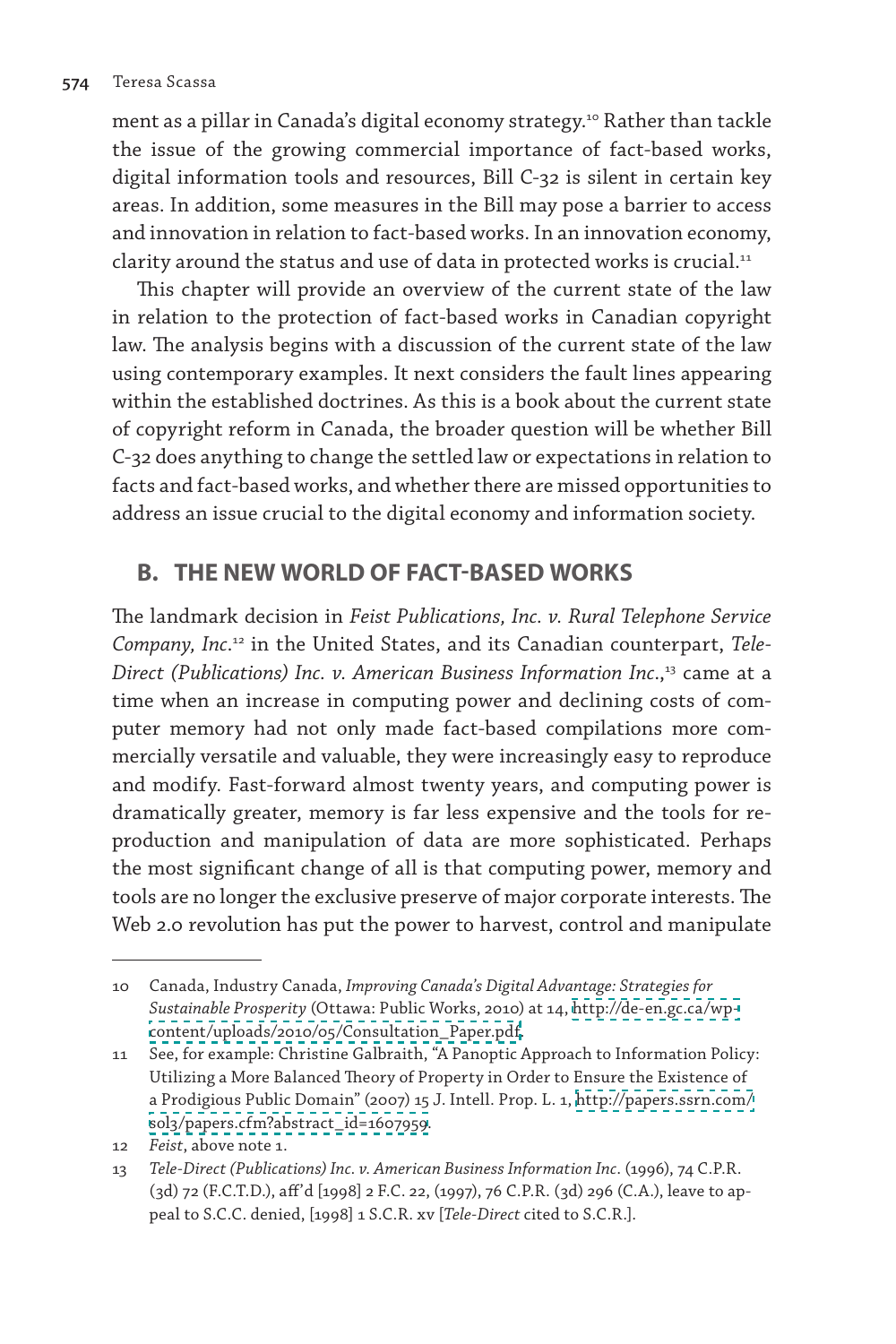data—and even more importantly, to disseminate it—in the hands of ordinary individuals.<sup>14</sup> The result is an environment that will generate new conflicts over rights in data and in fact-based works.

An added element that is important to appreciating this new context is the shifting role of government with respect to key collections of data. Government has long been the primary generator of certain types of data. These include geospatial data, as well as data about natural and physical resources, aeronautical data, climate data and a vast range of demographic data. In addition, government is a source of vast stores of information about citizens' interactions with government at all levels. Governments around the world, including Canada, have sought to develop policies and infrastructures for managing and disseminating geospatial data, now recognized as a building block for research and innovation within a knowledge society.<sup>15</sup> At the same time, access to information processes are increasingly relied upon to gain access to a wealth of government information. In keeping with the nature of the Web 2.0 revolution, this information can be used and disseminated in a variety of ways by a wide range of actors.<sup>16</sup> Public records are also being mined for the information they contain, and form the basis for a vast array of commercial and non-commercial initiatives.<sup>17</sup> Yet governments are not the only source of data — data are also

<sup>14</sup> Christopher C. Miller, "A Beast in the Field: The Google Maps Mashup as GIS/2" (2006) 41 Cartographica 187, [http://utpjournals.metapress.com/content/](http://utpjournals.metapress.com/content/j0l053012262n779/fulltext.pdf) [j0l053012262n779/fulltext.pdf](http://utpjournals.metapress.com/content/j0l053012262n779/fulltext.pdf).

<sup>15</sup> Canada's spatial data infrastructure (SDI) is spearheaded by Geoconnections: [www.](http://www.geoconnections.org/en/index.html) [geoconnections.org/en/index.html.](http://www.geoconnections.org/en/index.html) It includes portals for free access to collections of government geospatial data. See Geobase, [www.geobase.ca](http://www.geobase.ca/) (providing geospatial data from all levels of government); and GeoGratis, [http://geogratis.cgdi.gc.ca](http://geogratis.cgdi.gc.ca/) (providing free geospatial data from the Earth Sciences Sector of Natural Resources Canada). In the United States, resources are made available through the National Spatial Data Infrastructure, [www.fgdc.gov/nsdi/nsdi.html.](http://www.fgdc.gov/nsdi/nsdi.html) For a clearinghouse of international governmental geospatial data initiatives, see Global Spatial Data Infrastructure Association, [www.gsdi.org/SDILinks.](http://www.gsdi.org/SDILinks)

<sup>16</sup> The online version of the *Toronto Star* used to feature a weekly column, "Map of the Week," which plotted a wide variety of information about Toronto onto a map of the city. In many instances, the information came from access to information requests. See "Toronto Star Map of the Week" *Toronto Star* (10 July 2010), [http://thestar.blogs.](http://thestar.blogs.com/maps/) [com/maps/.](http://thestar.blogs.com/maps/)

<sup>17</sup> For example, *USA Today* created a map of mortgage foreclosures in the city of Denver using information from public registries. The map allows users to navigate around a Google map of part of the city that shows in red all houses foreclosed upon, and provides the precise address and amount of money owing at the time of foreclosure; see Brad Heath & Ron Coddington, "Denver Foreclosures: One Hard Hit Neighborhood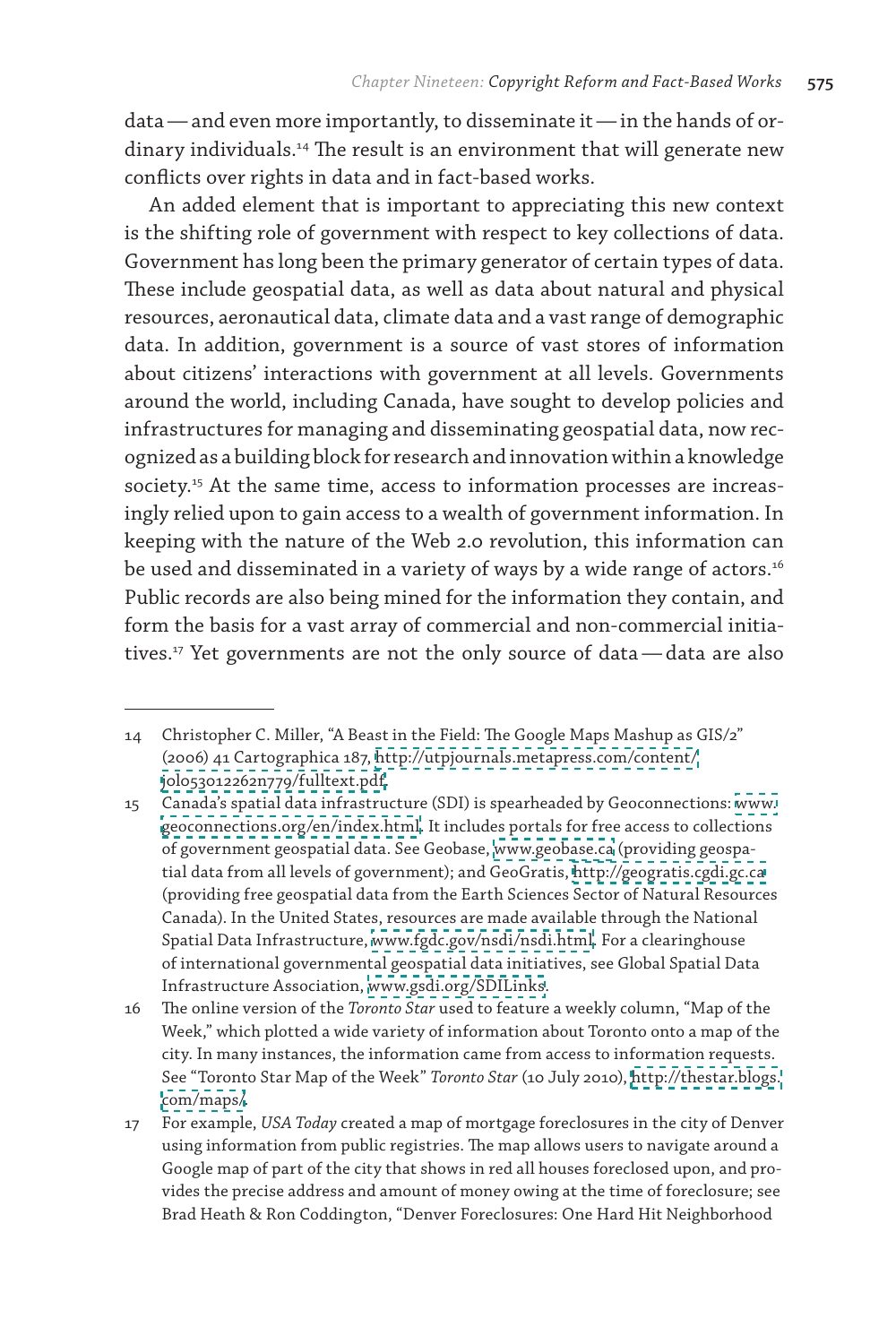#### **576** Teresa Scassa

generated by researchers and private enterprises.<sup>18</sup> Ordinary individuals are the sources of a wealth of sought-after data; personal information has become a major commodity.19 Individuals can also be the source of other kinds of information. Increasingly, corporations that create informationbased products are involving users in the "crowdsourcing" of this information or in its correction, revision and modification.<sup>20</sup>

Within this environment we have also witnessed a significant movement towards the democratization of information. Open source and open access movements seek to guarantee broad, open access to all manner of copyright-protected works.<sup>21</sup> Other movements have sought to decentral-

at a Glance" *USA Today* (2010), [www.usatoday.com/news/graphics/foreclosure\\_map/](http://www.usatoday.com/news/graphics/foreclosure_map/foreclose.htm) [foreclose.htm](http://www.usatoday.com/news/graphics/foreclosure_map/foreclose.htm).

- 18 A recent dispute between Century 21 and Rogers, Inc. in Canada involves the scraping of real estate information from real estate agents' web sites in order to populate Rogers' Zoocasa house hunting site. The matter has not yet gone to trial. See Gary Marr, "Century 21 Canada does battle with Rogers" *Financial Post* (7 September 2009), [www.financialpost.com/story.html?id=1969611](http://www.financialpost.com/story.html?id=1969611).
- 19 Personal information is widely sought to create increasingly detailed consumer profiles for marketing and other purposes. See, for example, Perri 6, "The personal information economy: trends and prospects for consumers" in Susanne Lace, The Glass Consumer: Life in a Surveillance Society (Bristol: The Policy Press, 2005) at 17. Recently in the US the popular social networking site Facebook used copyright arguments to attempt to stop PowerVentures Inc. from using scraping technology to mine its site for personal information posted by its users. See *Facebook, Inc. v. Power Ventures, Inc*., 2009 WL 1299698, [http://scholar.google.ca/scholar\\_case?case=1964](http://scholar.google.ca/scholar_case?case=1964888935558356568&hl=en&as_sdt=2002&as_vis=1) [888935558356568&hl=en&as\\_sdt=2002&as\\_vis=1,](http://scholar.google.ca/scholar_case?case=1964888935558356568&hl=en&as_sdt=2002&as_vis=1) 91 U.S.P.Q. 2d 1430 (N.D.Cal.) [*Facebook, Inc.*].
- 20 Crowdsourcing is a term used to describe an open invitation to the public to contribute to the development of a product (including information based-products) or to the solving of a problem. For example, the news network Al Jazeera used crowd-sourced information to create a map titled "War on Gaza." Users are invited to contribute information, photographs and opinions on events in Gaza. See [http://](http://labs.aljazeera.net/warongaza/) [labs.aljazeera.net/warongaza](http://labs.aljazeera.net/warongaza/). Openstreetmap.org offers a venue for crowd-sourced mapping around the world, [openstreetmap.org.](file:///C:/Documents%20and%20Settings/Heather/My%20Documents/Design%20Files/New%20Projects/Geist/Edited%20files/openstreetmap.org) Even Google is getting into crowdsourcing. It now encourages users to edit, update and modify its Google Maps, [www.](http://www.google.com/help/maps/edit/) [google.com/help/maps/edit](http://www.google.com/help/maps/edit/).
- 21 The Creative Commons movement is a leading example. For Creative Commons in Canada, see, [http://creativecommons.ca](http://creativecommons.ca/). In the realm of software, see, Open Source Initiative, [www.opensource.org.](http://www.opensource.org/) In 2009, the University of Ottawa became the first Canadian university to join the Compact for Open Publishing Equity, when it announced a new open access initiative to make scholarly research freely accessible to a wide audience: University of Ottawa, News Release, "University of Ottawa among North American leaders as it launches open access program" (8 December 2009), [www.media.uottawa.ca/mediaroom/news-details\\_1824.html.](http://www.media.uottawa.ca/mediaroom/news-details_1824.html) See also, Open Access uOttawa, [www.oa.uottawa.ca/index.jsp?language=en.](http://www.oa.uottawa.ca/index.jsp?language=en)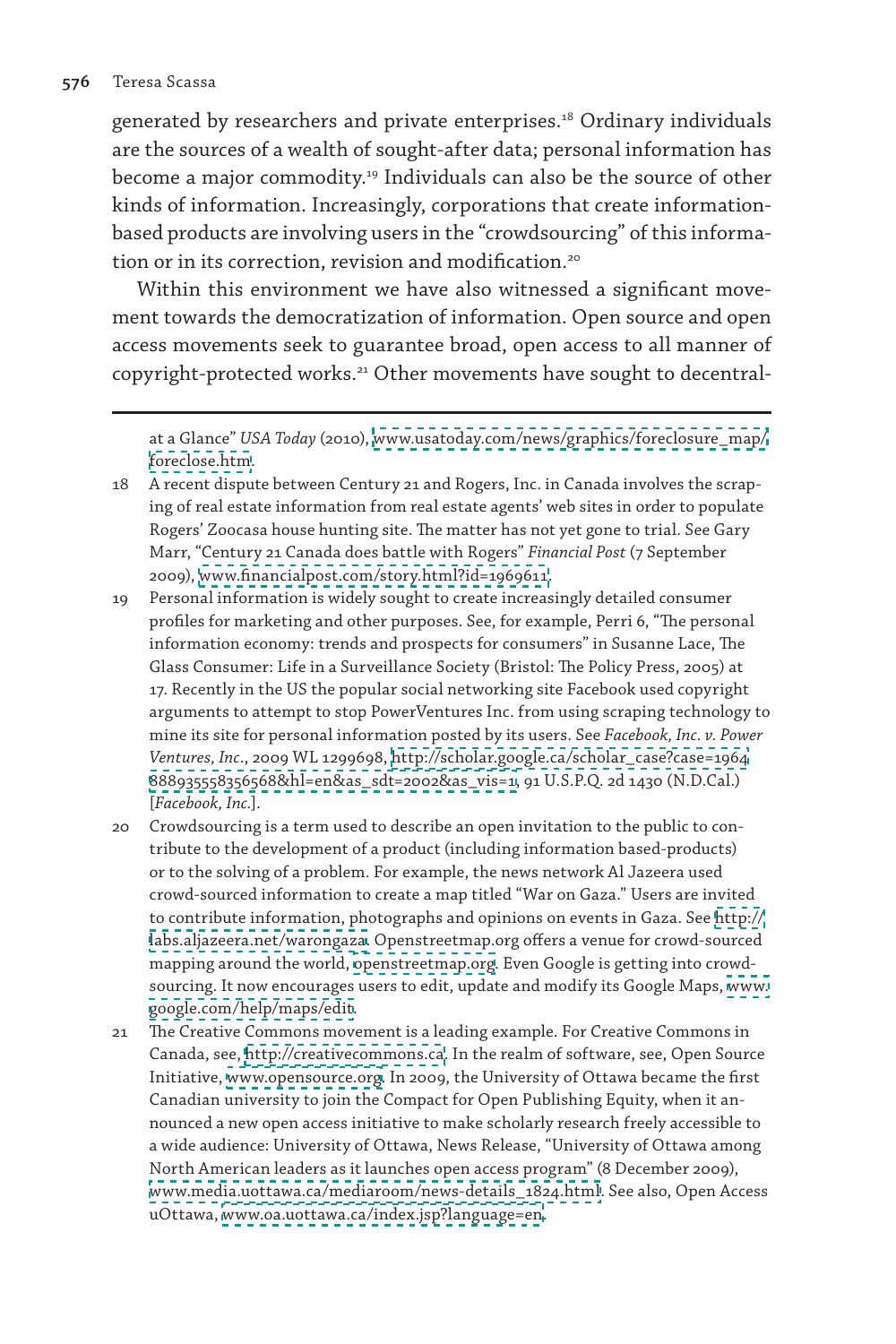ize the production and dissemination of information.<sup>22</sup> In Canada, the pushback of ordinary Canadians against a hard-line creators' rights approach to copyright law resulted in an unprecedented set of grassroots consultations on copyright law,<sup>23</sup> which ultimately led to the current Bill C-32. It is fair to say that the public tolerance for laws that unduly limit access to content, or constrain uses that have traditionally been permitted or tolerated, is greatly diminished.

It is in this environment, then, that it becomes necessary to reconsider the state of copyright law in relation to facts and fact-based works.

### **C. THE STATE OF COPYRIGHT LAW IN RELATION TO FACTS**

It is a basic principle of copyright law that there is no copyright in facts, only in the original expression of facts.<sup>24</sup> Facts can be expressed in a number of different ways across a range of copyrighted "works." A photograph, for example, may be considered an original expression of the facts visible within it; the photograph itself is an artistic work.<sup>25</sup> Similarly, a map is essentially an original expression of certain geographical "facts," and maps are also artistic works.<sup>26</sup> A biography or an historical account would be examples of literary works that are expressions of fact, and a documentary film can also be an expression of facts in the form of a cinematographic work. In each of these examples, facts are central to the works, but the works themselves involve significant expressive activity. Extracting the bare facts from the expressive content is less troublesome because the core value of the work lies in its expression.

<sup>22</sup> Wikipedia is a classic example of an attempt to crowd source information on a massive scale: [www.wikipedia.org.](http://www.wikipedia.org/) See also, Cass R. Sunstein, *Infotopia: How Many Minds Produce Knowledge* (Oxford: Oxford University Press, 2006). Of course, Wikipedia is not without its critics. See, e.g., Roger A. Longhorn & Michael Blakemore, *Geographic Information: Value, Pricing, Production, and Consumption* (Boca Raton, FL: CRC Press, 2008) at 86–87.

<sup>23</sup> Industry Canada, News Release, "Government of Canada Launches National Consultations on Copyright Modernization" (20 July 2009), [/www.ic.gc.ca/eic/site/ic1.nsf/](http://www.ic.gc.ca/eic/site/ic1.nsf/eng/04840.html) [eng/04840.html](http://www.ic.gc.ca/eic/site/ic1.nsf/eng/04840.html) [*Consultation*]. The vast majority of submissions to this consultation process were made by individuals.

<sup>24</sup> Miriam Bitton, "*Feist*, facts and functions: historical perspective", in Robert F. Brauneis, ed., *Intellectual Property Protection of Fact-based Works: Copyright and Its Alternatives* (Cheltenham, U.K.: Edward Elgar, 2009) 3 at 16.

<sup>25</sup> *Copyright Act*, R.S.C. 1985, c. C-42,<http://laws.justice.gc.ca/en/C-42/index.html>, s. 2, definition of "artistic work."

<sup>26</sup> *Ibid*.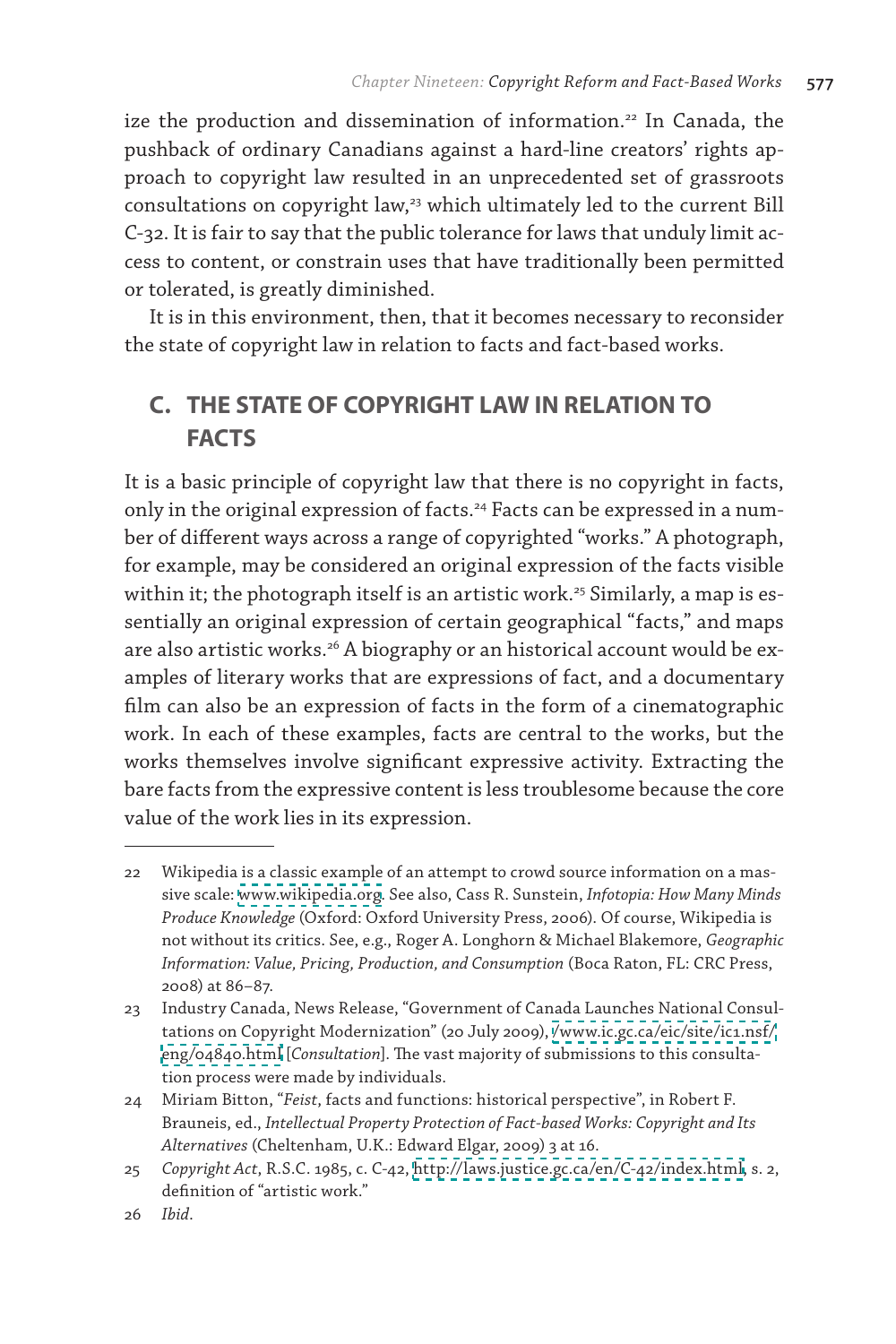More challenging issues arise when one is dealing with facts expressed in more basic ways—ways in which the factual content outweighs the expressive activity (and the core value of the work resides in the facts). For example, directories, lists, tables of data and databases are all works in which the factual content outweighs the expression. Such works are compilations of facts, and while compilations are considered to be copyright-protectable works,<sup>27</sup> the expression of a compilation lies essentially in the original selection or arrangement of the contents, and it is only this selection or arrangement that is protected.<sup>28</sup> In a factual compilation, it is the selection of the facts or their arrangement in the work that can be protected, but not the underlying facts.<sup>29</sup>

Not only must there be a selection or arrangement of facts to give rise to copyright protection in a compilation of facts, that selection or arrangement must be "original." In Canada and the US, originality has been defined to mean something other than labour or investment. Thus, following the *Feist* decision in the US, originality is considered to be a "minimal level" or "spark" of creativity.30 In Canada, the Supreme Court of Canada in *CCH Canadian Ltd. v. Law Society of Upper Canada*31 ruled that originality results from of an exercise of "skill and judgment."<sup>32</sup> Both courts exclude labour or investment alone as bases for originality. Moreover, telephone directories have been found in both countries to lack originality—in spite of the fact that they are products of significant labour and investment—because

30 *Feist*, above note 1, at 358–59.

31 *CCH Canadian Ltd. v. Law Society of Upper Canada*, 2004 SCC 13, [www.canlii.org/en/](http://www.canlii.org/en/ca/scc/doc/2004/2004scc13/2004scc13.html) [ca/scc/doc/2004/2004scc13/2004scc13.html](http://www.canlii.org/en/ca/scc/doc/2004/2004scc13/2004scc13.html) , [2004] 1 S.C.R. 339 [*CCH Canadian* cited to S.C.R.].

<sup>27</sup> *Ibid.* at s. 2, definition of "every original literary, dramatic, musical and artistic work."

<sup>28</sup> *Robertson v. Thomson Corp*., 2006 SCC 43, [www.canlii.org/en/ca/scc/doc/2006/](http://www.canlii.org/en/ca/scc/doc/2006/2006scc43/2006scc43.html) [2006scc43/2006scc43.html,](http://www.canlii.org/en/ca/scc/doc/2006/2006scc43/2006scc43.html) [2006] 2 S.C.R. 363, at paras. 37–38 [*Robertson* cited to S.C.R.].

<sup>29</sup> Per Abella J. *et al*., dissenting in part in Robertson, *ibid*. at para. 100.; *Tele-Direct*, above note 13.

<sup>32</sup> It has been suggested that the US and Canadian standards of originality are not significantly different. See, e.g., Teresa Scassa, "Recalibrating Copyright Law?: A Comment on the Supreme Court of Canada's Decision in *CCH Canadian Ltd. v. Law Society of Upper Canada"* (2004) 3(2) C.J.L.T. 89, [http://cjlt.dal.ca/vol3\\_no2/pdfar](http://cjlt.dal.ca/vol3_no2/pdfarticles/scassa.pdf)[ticles/scassa.pdf](http://cjlt.dal.ca/vol3_no2/pdfarticles/scassa.pdf), and Daniel Gervais, "Canadian Copyright Law Post-*CCH*" (2004) 18 I.P.J. 131. Note as well that the High Court of Australia in *Telstra Corporation Limited v. Phone Directories Company Pty Ltd*., [2010] FCA 44, [www.austlii.edu.au/au/](http://www.austlii.edu.au/au/cases/cth/FCA/2010/44.html) [cases/cth/FCA/2010/44.html](http://www.austlii.edu.au/au/cases/cth/FCA/2010/44.html) [*Telstra #2*], uses both the Canadian and US standards to refer to essentially the same threshold (at para. 344).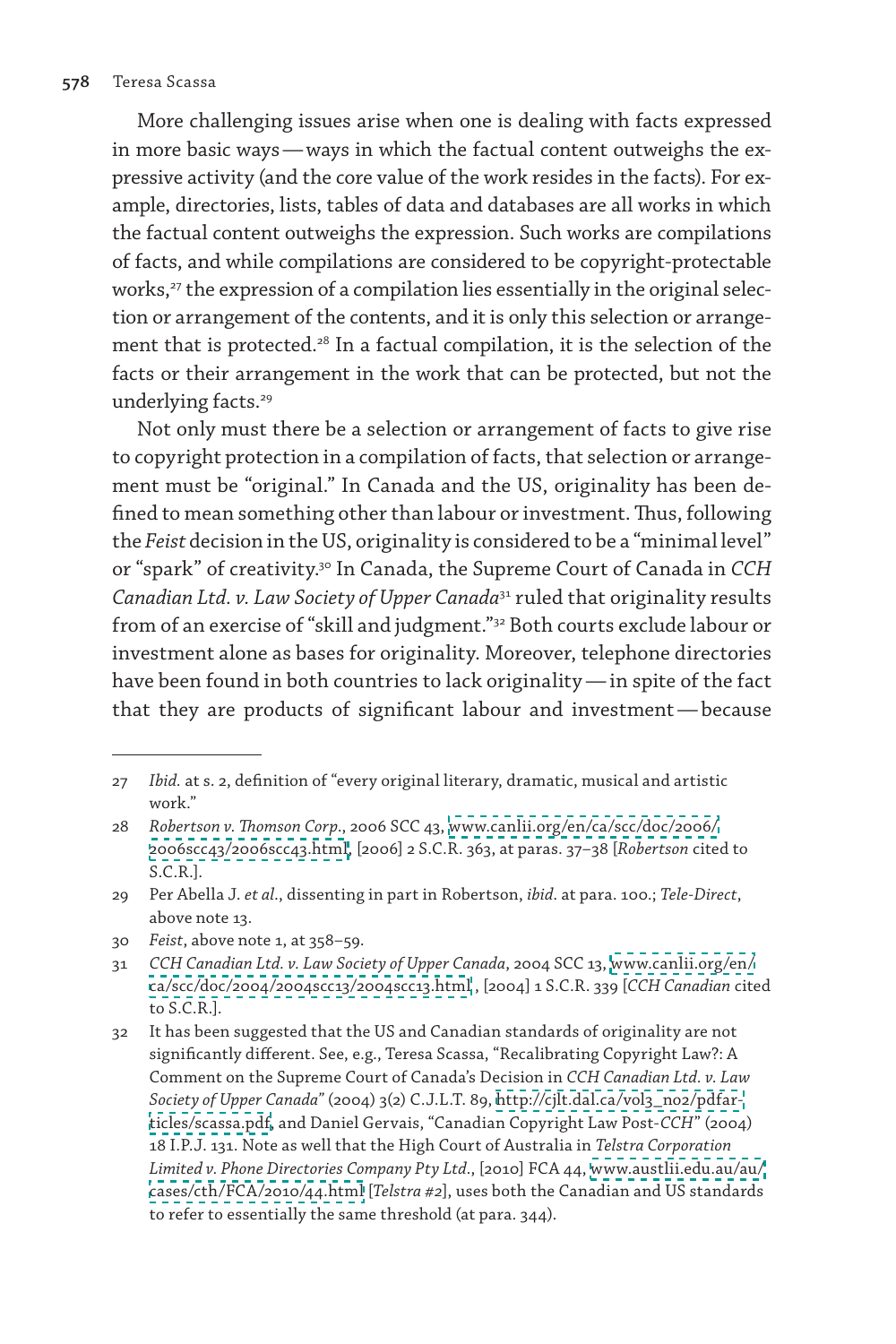they are factual compilations which combine a "whole universe" selection (all subscribers who have not specifically asked to be excluded) with an obvious arrangement (alphabetical).33 Neither the selection nor the arrangement is "original" in the sense required. Since the facts themselves cannot be copyrightable subject matter, and there is no originality in the expression of those facts, the works are not protectable by copyright.

In contrast, telephone directories in Australia were ruled protectable by copyright. The court's decision defined originality to include the expenditure of significant labour or capital.34 However, in *Telstra Corporation Limited v. Phone Directories Company Pty Ltd,*<sup>35</sup> a more recent case, the High Court of Australia was careful to distinguish the prior decision<sup>36</sup> by noting that in the earlier case the parties had conceded that the phone directories were authored. In their view, it was impossible to find authorship in the electronic telephone directory databases at issue before them.37 The court ruled that "[a]uthorship and originality are correlatives,"38 and found that it was necessary first to identify authors and then to assess their contributions to the work. In a highly automated process, it would be difficult to identify any particular "authorial" contribution to the selection or arrangement.

In Australia, as in Canada or the US, the data contained in a compilation of facts are theoretically not capable of protection under copyright law; protection depends upon an original selection or arrangement of the data. Once such an original selection or arrangement is found (and the threshold may not be particularly high),<sup>39</sup> then the work is protected by copyright. This means that the reproduction of the work as a whole or a

35 *Telstra #2*, above, note 32.

<sup>33</sup> *Feist*, above note 1; Tele-Direct, above note 13.

<sup>34</sup> *Telstra Corporation Ltd. v. Desktop Marketing Systems Pty Ltd*. [2001] FCA 612, [www.](http://www.austlii.edu.au/cgi-bin/sinodisp/au/cases/cth/FCA/2001/612.html) [austlii.edu.au/cgi-bin/sinodisp/au/cases/cth/FCA/2001/612.html](http://www.austlii.edu.au/cgi-bin/sinodisp/au/cases/cth/FCA/2001/612.html) [*Telstra #1*].

<sup>36</sup> *Ibid*. at paras. 52, 134, 157.

<sup>37</sup> *Ibid*. at paras. 90-91, 333.

<sup>38</sup> *Ibid*. at para. 344.

<sup>39</sup> For example, in *Key Publications, Inc. v. Chinatown Today Publishing Enterprises, Inc.*, 945 F.2d 509 (2d Cir. 1991), [http://openjurist.org/945/f2d/509/key-publications](http://openjurist.org/945/f2d/509/key-publications-inc-v-chinatown-today-publishing-enterprises-inc)[inc-v-chinatown-today-publishing-enterprises-inc](http://openjurist.org/945/f2d/509/key-publications-inc-v-chinatown-today-publishing-enterprises-inc), the court found sufficient originality in the selection and arrangement of entries in a yellow pages directory of Chinese-American businesses. See generally, David E. Shipley, "Thin But Not Anorexic: Copyright Protection for Compilations and Other Fact Works" (2007) 15 J. Intell. Prop. L. 91, [http://papers.ssrn.com/sol3/papers.cfm?abstract\\_id=1076789](http://papers.ssrn.com/sol3/papers.cfm?abstract_id=1076789). But note that in both *IceTV Pty Limited v. Nine Network Australia Pty Limited* [2009] HCA 14 [*IceTV*] and *Telstra #2*, above note 32, two Australian cases in the Web 2.0 era, the High Court found, in one case a lack of originality in the expression of the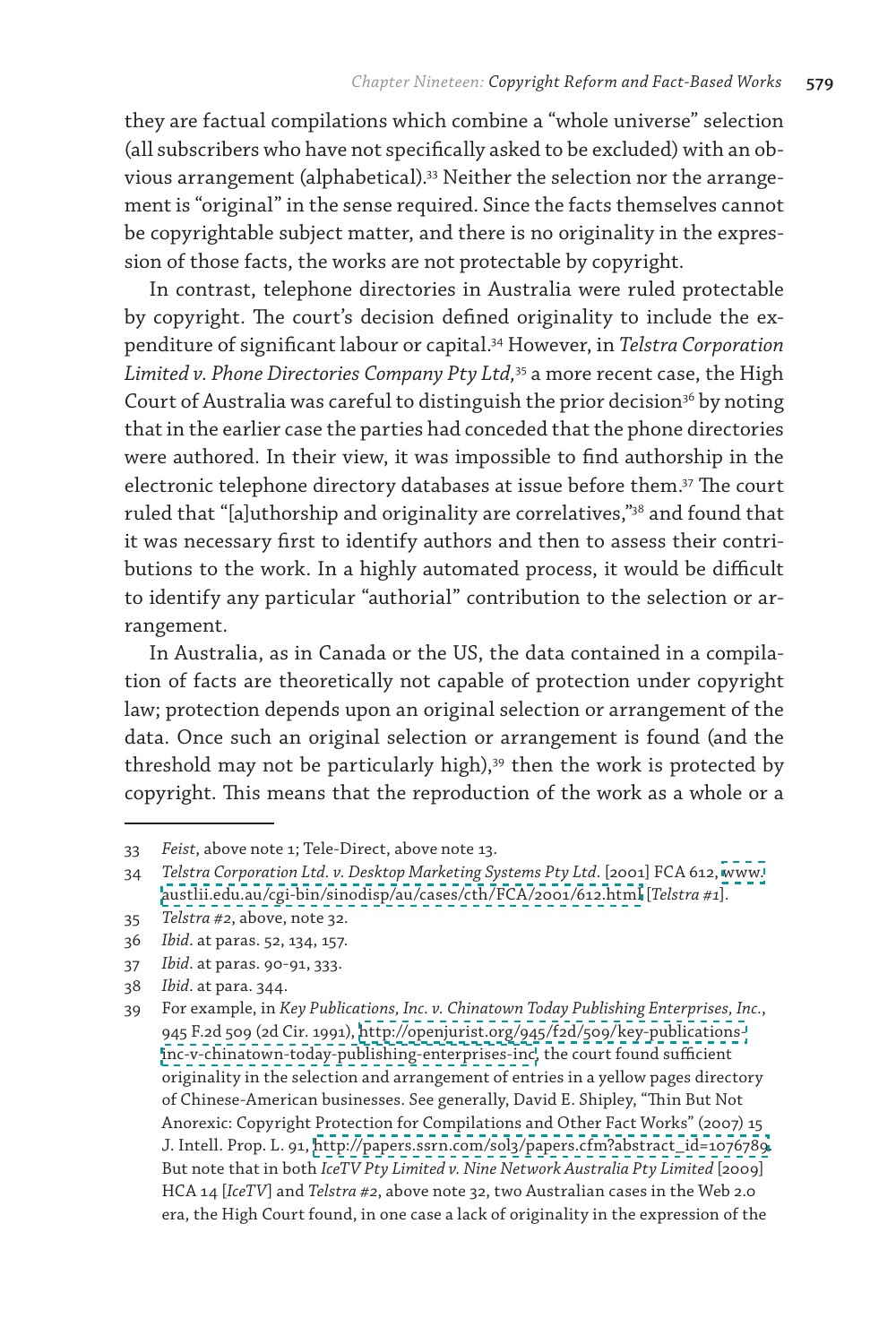substantial part of the work is not permissible without licence. Since the expressive content in a compilation of facts is the selection or arrangement of the data, the substantial reproduction that infringes copyright must be of the expressive content and not the underlying facts. Thus, the question becomes: what amounts to a substantial taking of the selection or arrangement of the facts? One approach is to ask how many facts, or which facts, amount to a substantial reproduction of the selection or arrangement expressed in the compilation. In *IceTV Pty Limited v. Nine Network Australia Pty Limited,*40 by contrast, the court considered whether there was copying of the original authorial contribution, and since there was no originality in the expression of the facts themselves, there could be no substantial reproduction.41

Although the basic principles around copyright and fact-based works are fairly settled, there can be a great deal of divergence in how the principles are applied. Since the decisions in *Feist* in the US and *Tele-Direct* and *CCH Canadian* in Canada, there has been considerable uncertainty as to the scope of protection available for fact-based works in these countries—particularly regarding compilations of fact.42 For example, in *B & S Publications Inc. v. Max-Contacts Inc.*, 43 the plaintiff complained that the defendant had taken and used the facts in its publication, the *Oil and Gas Index*, for the purposes of producing a competing publication. The plaintiff's index listed explorers and producers in the oil and gas industry in Alberta and supplemented these details with additional factual informa-

data and in the other, a lack of authorship and originality in the product of an automated data process.

40 *IceTV*, above*,* note 39.

<sup>41</sup> *Ibid*. at para 42.

<sup>42</sup> This uncertainty is evident in *GeoConnections*: Canada, Natural Resources Canada, The Dissemination of Government Geographic Data in Canada: Guide to Best Practices, *Version 2* (Ottawa: Natural Resources Canada, 2008), [www.geoconnections.](http://www.geoconnections.org/publications/Best_practices_guide/Guide_to_Best_Practices_Summer_2008_Final_EN.pdf) [org/publications/Best\\_practices\\_guide/Guide\\_to\\_Best\\_Practices\\_Summer\\_2008\\_](http://www.geoconnections.org/publications/Best_practices_guide/Guide_to_Best_Practices_Summer_2008_Final_EN.pdf) [Final\\_EN.pdf](http://www.geoconnections.org/publications/Best_practices_guide/Guide_to_Best_Practices_Summer_2008_Final_EN.pdf). At page 58, after acknowledging that there is no copyright in data, the Guide refers to "copyrighted digital data." For a discussion of the difficulties with the licensing of data evidenced in this Guide, see Elizabeth F. Judge & Teresa Scassa, "Intellectual Property and the Licensing of Canadian Government Geospatial Data: An Examination of Geoconnections' Recommendations for Best Practices and Template Licences," (2010) 54:3 *Canadian Geographer*, available at [http://papers.](http://papers.ssrn.com/sol3/papers.cfm?abstract_id=1567482) [ssrn.com/sol3/papers.cfm?abstract\\_id=1567482](http://papers.ssrn.com/sol3/papers.cfm?abstract_id=1567482). See also William M. Landes & Richard A. Posner, *The Economic Structure of Intellectual Property Law* (Cambridge, MA: Belknap Press, 2003) at 104 (noting difficulty in protecting large electronic databases using the Feist analysis).

<sup>43</sup> [2001] A.J. No. 143.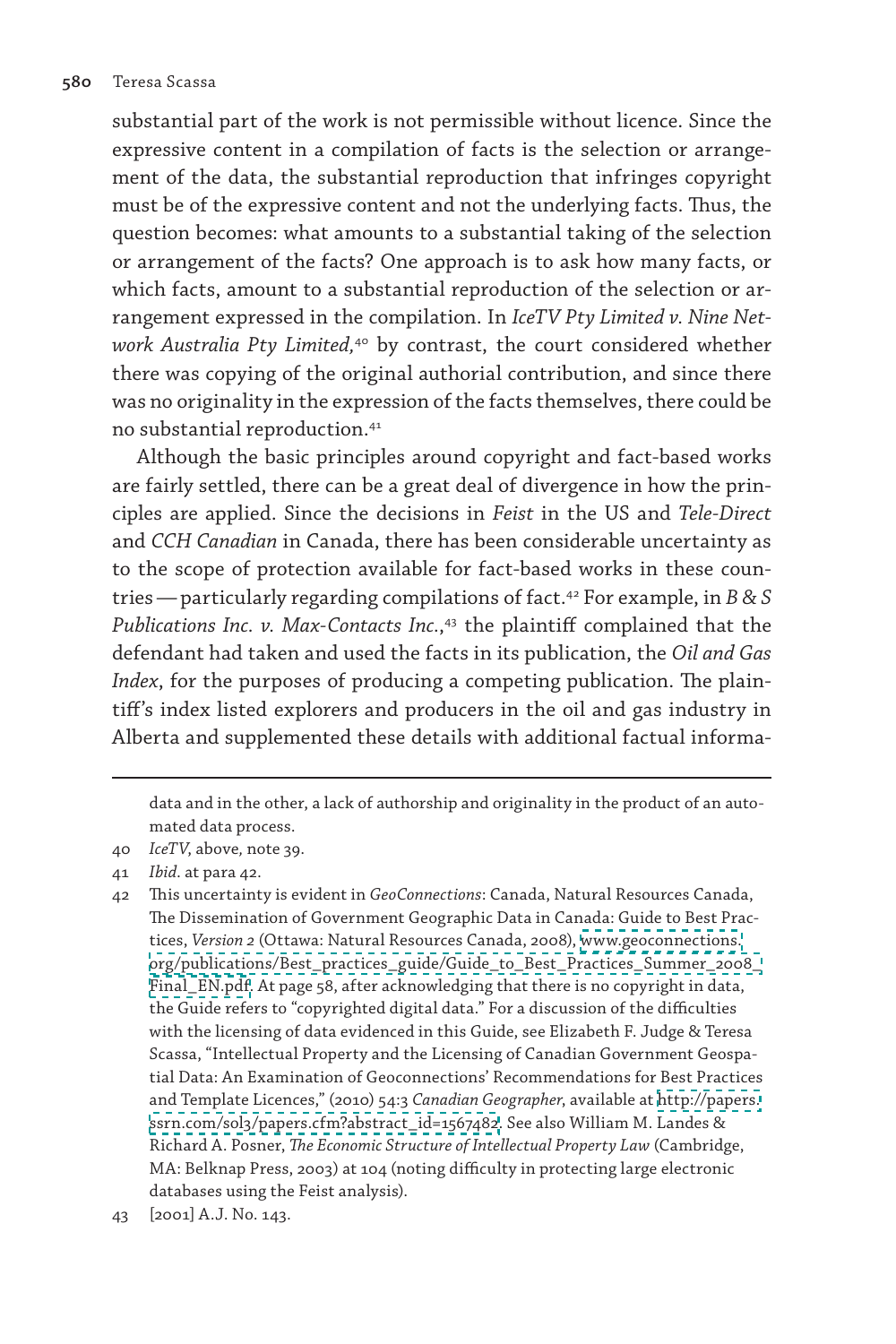tion. Although Hutchison J. found that the design layout and format of the work was "original and unique," and thus copyrightable, he also held that the defendant's copying of the data violated the plaintiff's copyright—not in the selection and arrangement of the data—but in the data itself. He noted:

I am of the opinion that the data relating to the exploration and production companies as researched and presented by the plaintiff is capable of and by itself of being copyrighted, owing in part to the criteria used to select the names by the plaintiff, the research done on its currency and accuracy, and its categorization.44

The decision suggests that some courts might view facts as protectable where they are considered sufficiently 'original' in their own right. This view admits that a fact might be the product of an exercise of skill and judgment and some facts are more than just representations of the world around us.

The uncertainty in the law around the protection of fact-based works has been met, from time to time, with industry calls for *sui generis* legislation, similar to what exists in the EU.<sup>45</sup> This would give separate protection for databases, since they in particular are most vulnerable under this approach.46 In a realm of virtually unlimited computing power, whole universe sets of relevant data are very attractive but display little original selection. As it is the searcher who uses a search engine to extract the data relevant to them, it is also difficult to identify any original arrangement

<sup>44</sup> *Ibid*. at para. 44. The case was decided prior to *CCH Canadian*, above note 30, and thus prior to the clear exclusion of labour alone as a basis for finding originality. Nevertheless, Hutchison J. does not appear to be basing his reasons on the sheer labour involved in compiling the data. What he describes arguably involves an exercise in skill and judgment in arriving at the data itself.

<sup>45</sup> European Database Directive, above note 5.

<sup>46</sup> It is by no means clear that sui generis legislation is the preferred approach. For a sample of perspectives on the pros and cons of such an approach, see Amy C. Sullivan, "When the Creative Is the Enemy of the True: Database Protection in the U.S. and Abroad" (2001) 29 A.I.P.L.A.Q.J. 317; Charles C. Huse, "Database Protection in Theory and Practice: Three Recent Cases" (2005) 20 Berkeley Tech. L.J. 23; Jacqueline Lipton, "Balancing Private Rights and Public Policies: Reconceptualizing Property in Databases" (2003) 18 Berkeley Tech. L.J. 773, [http://papers.ssrn.com/sol3/papers.](http://papers.ssrn.com/sol3/papers.cfm?abstract_id=471885) [cfm?abstract\\_id=471885;](http://papers.ssrn.com/sol3/papers.cfm?abstract_id=471885) Yijun Tian, "Reform of Existing Database Legislation and Future Database Legislation Strategies: Towards a Better Balance in the Database Law" (2005) 31 Rutgers Computer & Tech. L.J. 347, [www.accessmylibrary.com/arti](http://www.accessmylibrary.com/article-1G1-139431582/reform-existing-database-legislation.html)[cle-1G1-139431582/reform-existing-database-legislation.html.](http://www.accessmylibrary.com/article-1G1-139431582/reform-existing-database-legislation.html)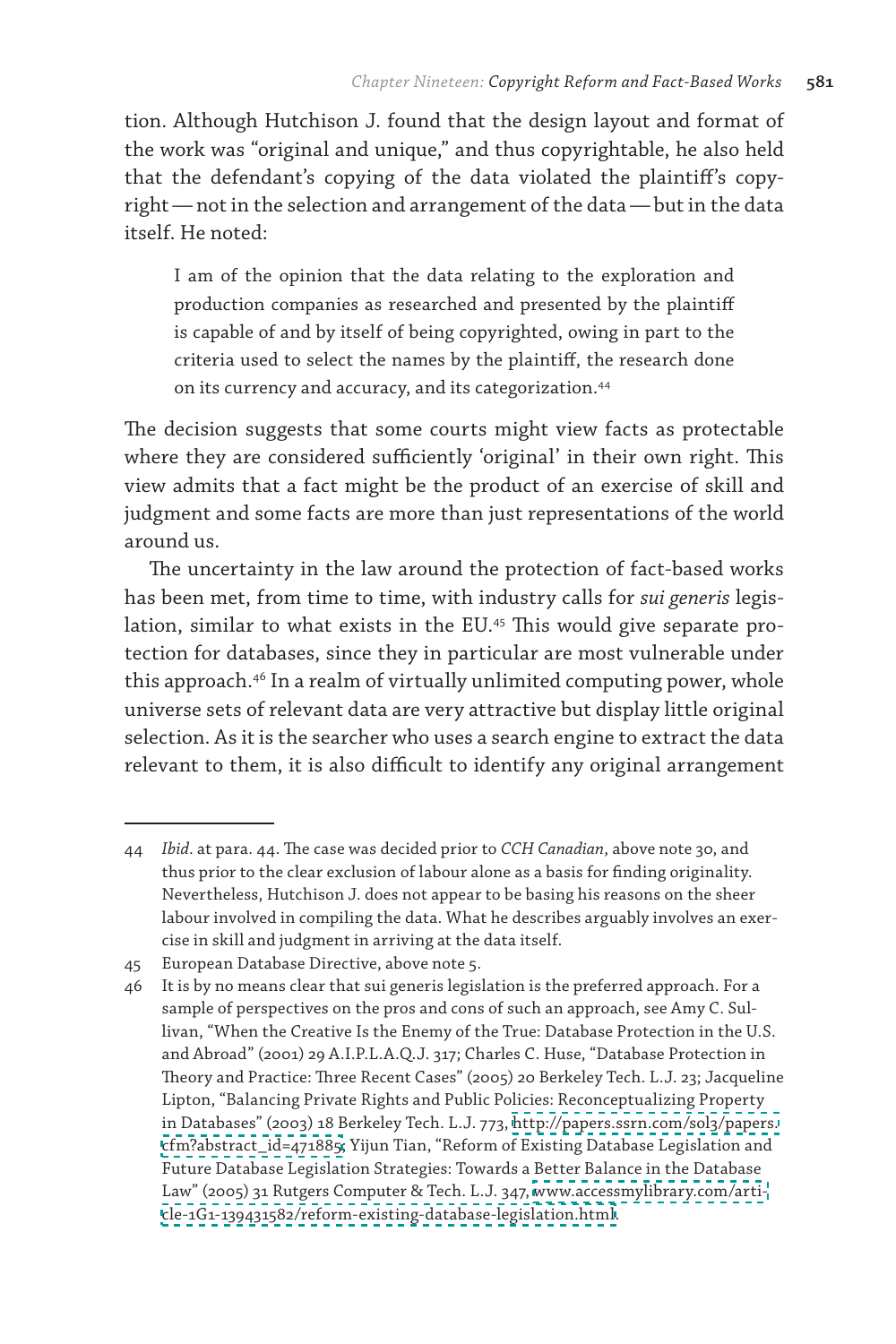within the overall compilation.<sup>47</sup> North American copyright law offers little real protection for these types of databases.<sup>48</sup> In general, the level of protection for compilations of fact is uncertain and unpredictable.<sup>49</sup>

#### **D. WHY FACTS ARE NOT PROTECTED BY COPYRIGHT LAW**

The rationale for not protecting facts in copyright law has typically been rooted in the view that facts are not original. As Justice O'Connor stated in *Feist*, facts "do not owe their origin to an act of authorship."<sup>50</sup> She describes census takers, for example, as "copying" facts from the world around them. Since facts are not original, no one can claim authorship in a fact, and any claim to authorship can only reside in the original expression of a fact. Where a fact is only capable of expression in a very limited number of ways, the doctrine of merger may also be relevant to prevent monopolies where the expression of the fact and the fact itself have "merged."51

<sup>47</sup> Landes & Posner, above note 42 at 104. Of course, it can be argued that a searchable database is actually the result of a complex architecture and a great deal of skill and judgment. In *Telstra #2*, above note 32, however, this made it more difficult to establish copyright in the database as it was impossible to disentangle the myriad contributions to the database in order to identify actual authorship (at para 87).

<sup>48</sup> In the United States, the "hot news" doctrine that originated in *International News Service v. Associated Press*, 248 U.S. 215, [http://supreme.justia.com/us/248/215/case.](http://supreme.justia.com/us/248/215/case.html) [html](http://supreme.justia.com/us/248/215/case.html), 39 S.Ct. 68 (1918) has proven useful in protecting some fact-based works. The hot news doctrine is not copyright law—it emerges from unfair competition law more generally, and it applies in situations where someone has compiled information at some expenditure of capital, labour or time, and the information has a certain commercial value. A competitor who appropriates this information for commercial gain can be found liable for a species of misappropriation. Because this is a commercial tort and not a property right, the information is only protected for the period of time in which it has commercial value, and the doctrine only applies in the context of unfair competition. A non-commercial user of the information would not be restrained from using the same information. The hot news doctrine has not been precluded in Canada, nor has it been expressly adopted or applied.

<sup>49</sup> Ian Masser, *Governments and Geographic Information* (London: Taylor & Francis, 1998) at 82; Shipley, above note 39.

<sup>50</sup> *Feist*, above note 1 at 347.

<sup>51</sup> The classic "merger" case in the US is *Baker v. Selden*, 101 U.S. 99, [http://scholar.google.](http://scholar.google.ca/scholar_case?case=16308210976883953911&hl=en&as_sdt=2&as_vis=1&oi=scholar) [ca/scholar\\_case?case=16308210976883953911&hl=en&as\\_sdt=2&as\\_vis=1&oi=scholar](http://scholar.google.ca/scholar_case?case=16308210976883953911&hl=en&as_sdt=2&as_vis=1&oi=scholar), 25 L.Ed. 841 (1880). Just as one cannot have a monopoly over a fact or idea, there is no monopoly in the expression of the fact or idea where there is only one way (or a very limited number of ways) to express the fact or idea. In such cases, there is said to be a "merger" between the fact/idea and its expression. In Canada, the merger doctrine has been considered and approved in *Delrina Corp. v. Triolet Systems, Inc.* (2002),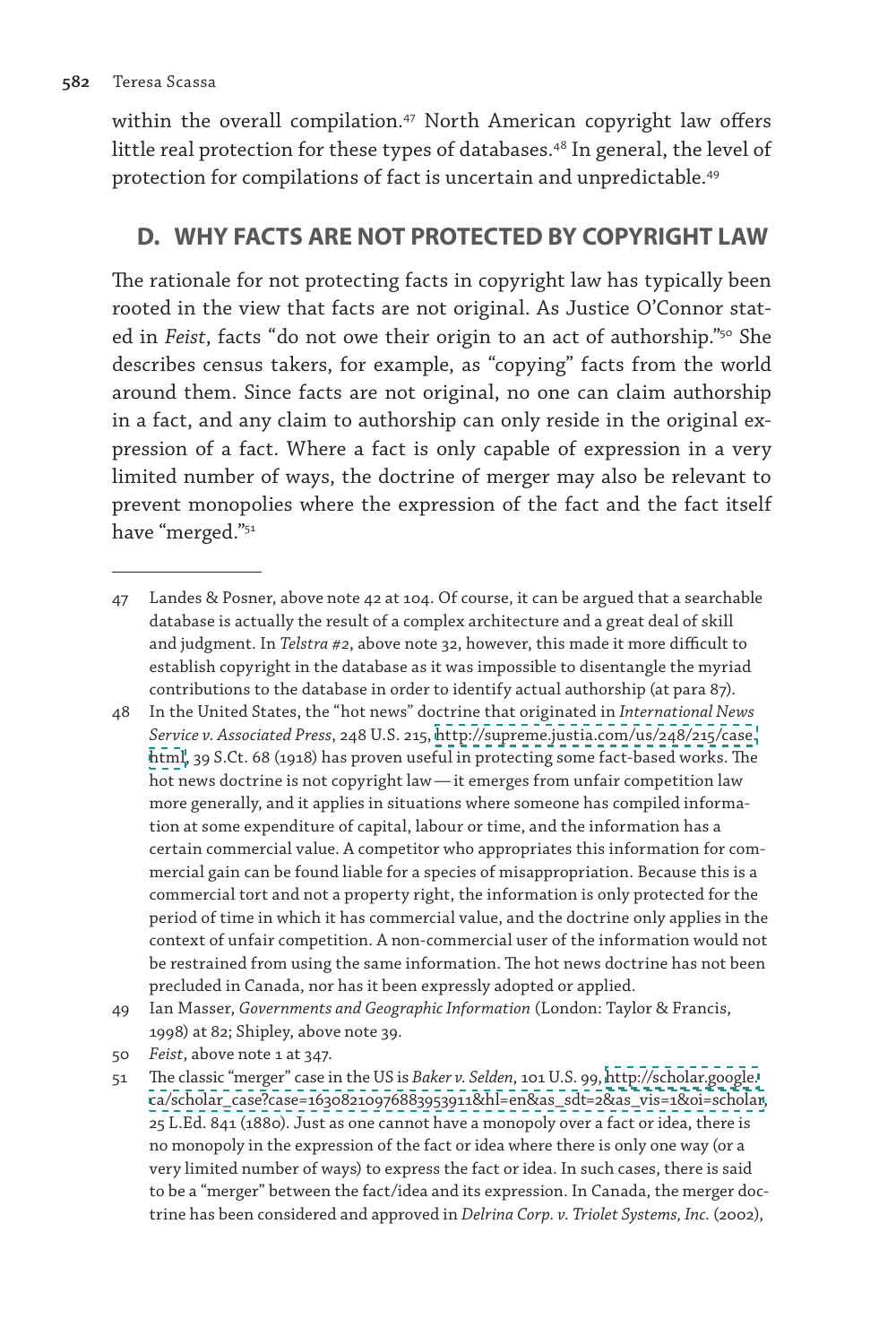A better argument for not protecting facts is found in more recent Australian case law. In *IceTV*, for example, the High Court expressly indicated that public policy reasons justified not extending copyright protection to facts. The court stated that copyright "does not confer a monopoly on facts or information because to do so would impede the reading public's access to and use of facts and information."<sup>52</sup> This public policy-based rationale dictates a much stricter approach to copyright in fact-based works. In Australia, courts must now consider the extent of human authorship in compilations of fact, and will protect only original authorial expression in the selection or arrangement of the facts.

The problem with a rationale for not protecting facts that is not based on public policy, but that is founded instead on the character of facts as not original, is that it relies on a very particular concept of fact as a form of observable truth. Yet not all facts are equal, and some things considered to be facts may actually not be the result of simple observation, but of a significant exercise of skill and judgment. Thus, one of the fissures in this area of the law is the potential for what can be called "original" facts.<sup>53</sup> A lack of clear articulation of the law in relation to facts can lead to courts finding, as occurred in *B & S Publications*, 54 that certain facts are themselves original.

#### **E. "ORIGINAL" FACTS**

An "original fact" is one which itself displays some of the attributes of authorship. Originality in the Canadian context, as noted above, requires an exercise of skill and judgement and that the work itself not be copied. There are many types of facts that might actually qualify as original under

<sup>58</sup> O.R. (3d) 339,at para. 52, [www.canlii.org/en/on/onca/doc/2002/2002canlii11389/](http://www.canlii.org/en/on/onca/doc/2002/2002canlii11389/2002canlii11389.html) [2002canlii11389.html,](http://www.canlii.org/en/on/onca/doc/2002/2002canlii11389/2002canlii11389.html) 17 C.P.R. (4th) 289 (C.A.) where the court stated: "The merger notion is a natural corollary of the idea/expression distinction which, as I have said, is fundamental in copyright law in Canada, England and the United States. Clearly, if there is only one or a very limited number of ways to achieve a particular result in a computer program, to hold that that way or ways are protectable by copyright could give the copyright holder a monopoly on the idea or function itself."

<sup>52</sup> *IceTV*, above note 39 at para 28.

<sup>53</sup> See Teresa Scassa, "Original Facts: Skill, Judgment and the Public Domain" (2006) 51 McGill L.J. 253, [http://lawjournal.mcgill.ca/documents/1224868339\\_Scassa.](http://lawjournal.mcgill.ca/documents/1224868339_Scassa.pdf) [pdf](http://lawjournal.mcgill.ca/documents/1224868339_Scassa.pdf); Justin Hughes, "Created Facts and the Flawed Ontology of Copyright Law" (2007) 83 Notre Dame L. Rev. 43, [http://papers.ssrn.com/sol3/papers.cfm?abstract\\_](http://papers.ssrn.com/sol3/papers.cfm?abstract_id=1012071) [id=1012071.](http://papers.ssrn.com/sol3/papers.cfm?abstract_id=1012071)

<sup>54</sup> Above note 43.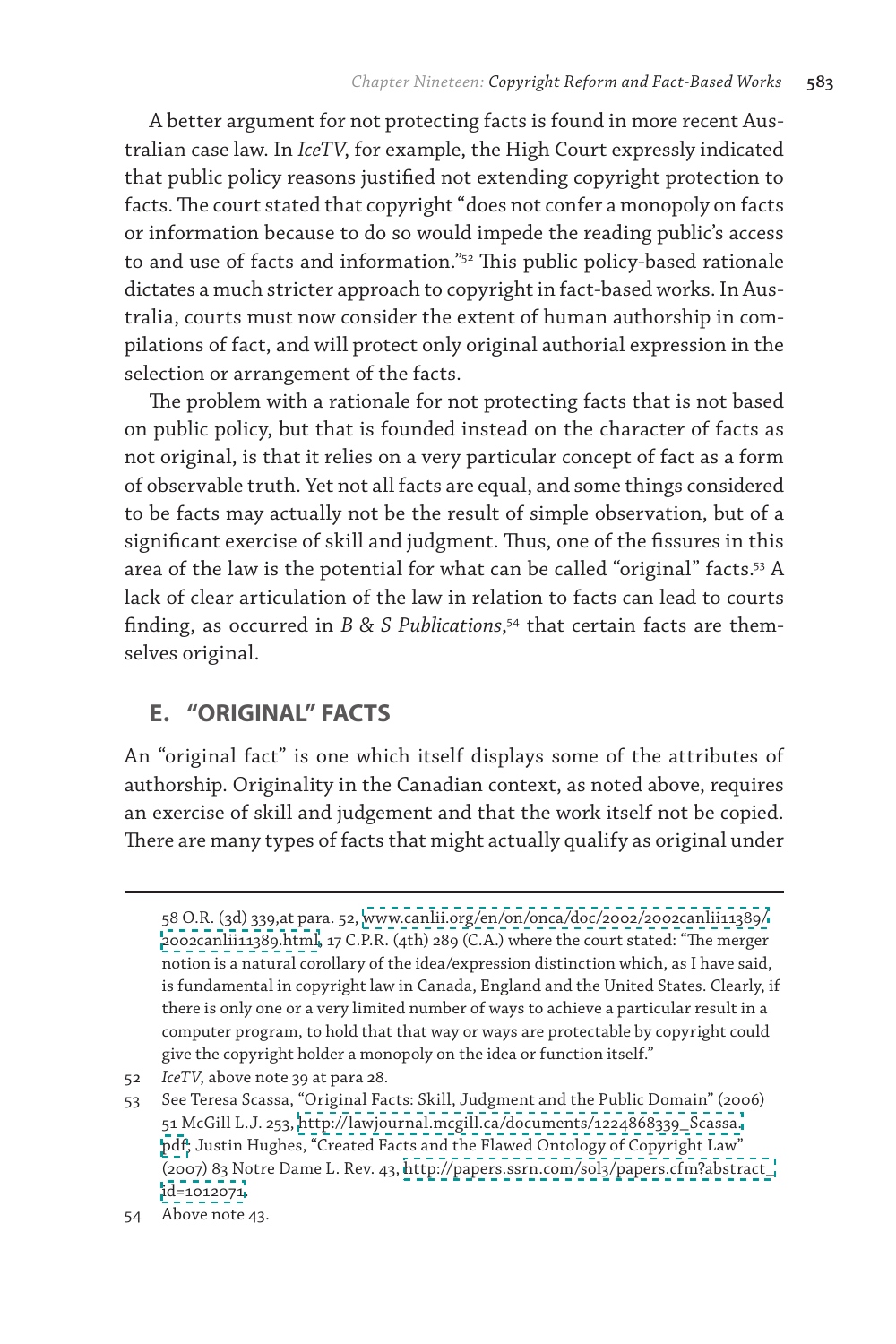this standard.55 For example, much scientific fact is not simply copied from the world around us. A scientific fact may begin with a hypothesis. The scientist may develop a methodology to test this hypothesis, and may run many experiments as a result of this methodology. The results of the experiments may be expressed as data, but it is at least arguable that this data, too, is authored, as different tests following different methodologies may produce other results in other labs. The data is in part the product of an original conception and execution. Where tests repeatedly confirm certain outcomes, the hypothesis may be considered proven and may eventually come to represent scientific fact. Latour and Woolgar characterize the resultant scientific facts as "the set of statements considered too costly to modify [that] constitute what is referred to as reality." <sup>56</sup> They go on to describe scientific activity as being "a fierce fight to construct reality."<sup>57</sup> In the same vein, Justin Hughes writes about "social facts" as being facts that arise from "human agreement."58

To offer another example, maps have long been considered to represent facts—the map itself is an expression of fact that is clearly protectable under copyright law, and there is much originality in the expression. Indeed, there is so much originality in the expression of the facts in a map that some of these facts bear only a general approximation to reality.59 The art of mapmaking is not a precise reproduction of geographic reality. As Wood and Fels put it, "The map is not a picture. It is an argument."<sup>60</sup> Notwithstanding this, while courts have treated maps as artistic works as a whole, they nevertheless consider them to be representations of fact. In *R. v. Allen*, for example, the court stated:

<sup>55</sup> Green describes the idea that facts are not copyrightable because they are not independently created as a "fallacy": Michael Steven Green, "Two fallacies about copyrighting factual compilations" in Robert F. Brauneis, ed., *Intellectual Property Protection of Fact-based Works: Copyright and Its Alternatives* (Cheltenham, UK: Edward Elgar, 2009) 109 at 109–10.

<sup>56</sup> Bruno Latour & Steve Woolgar, *Laboratory Life: The Construction of Scientific Facts* (Princeton, N.J.: Princeton University Press, 1986) at 243.

<sup>57</sup> *Ibid*.

<sup>58</sup> Huse, above note 46 at 59.

<sup>59</sup> Mark Monmonier, *How to Lie with Maps*, 2d ed. (Chicago: University of Chicago Press, 1996). Monmonier observes at 1: "To portray meaningful relationships for a complex, three-dimensional world on a flat sheet of paper or a video screen, a map must distort reality."

<sup>60</sup> Denis Wood & John Fels, *The Natures of Maps: Cartographic Constructions of the Natural World* (Chicago: University of Chicago Press, 2008) at xvi.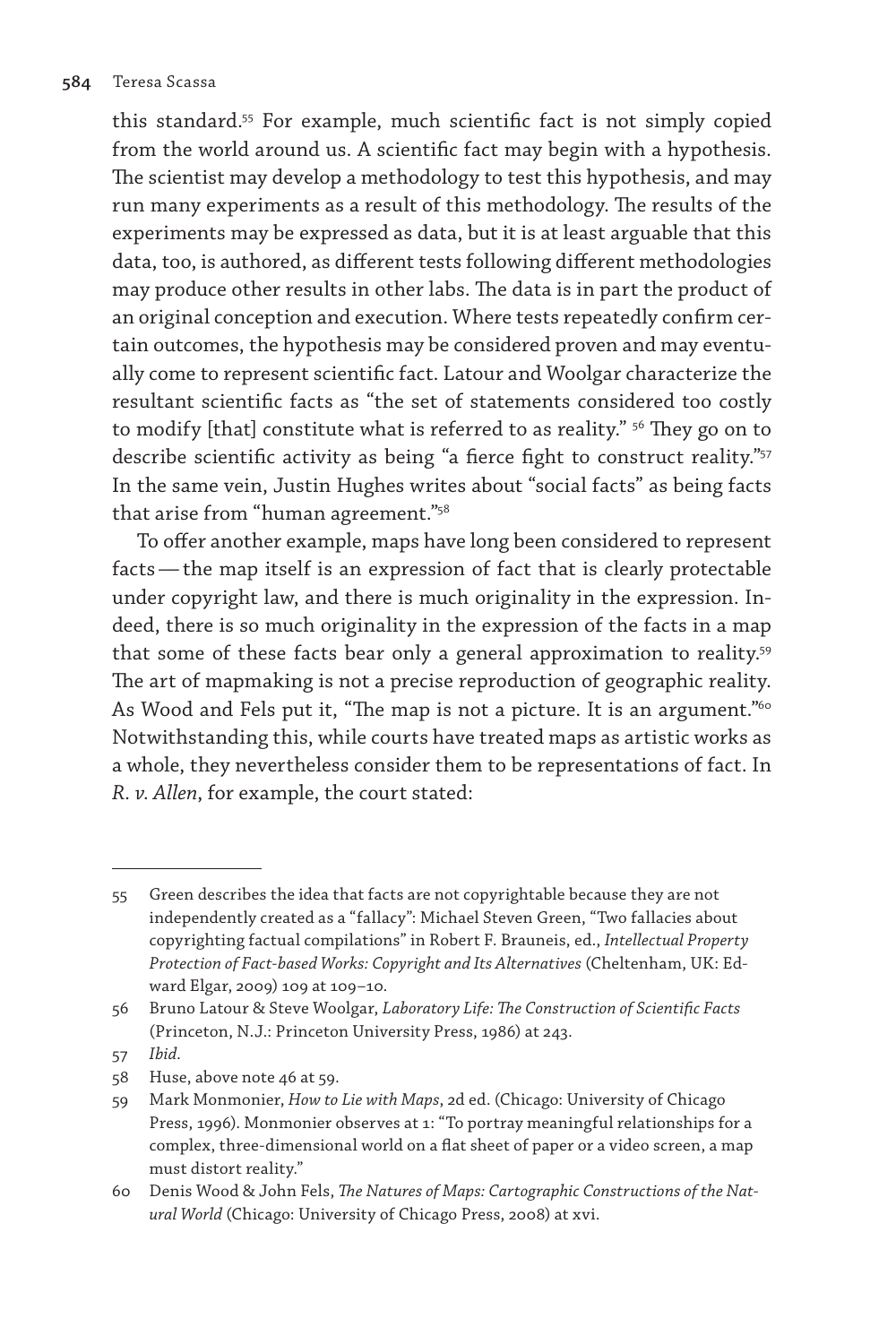In the world of map making, roads exist. Drawing a road on paper to show where that road exists in relation to other roads cannot create a subsisting copyright. It is the manner of compiling and the way that information is presented that creates originality and artistry that qualifies as a subsisting copyright.<sup>61</sup>

This statement reflects the general difficulties in negotiating facts and their expression in copyright law.<sup>62</sup> While the roads represented in the map do exist, and their existence or location cannot be the subject matter of copyright, the statement that "[d]rawing a road on paper to show where that road exists in relation to other roads cannot create a subsisting copyright" conflates the existence of the road with its expression in a map. The representation of a road on a map is nothing other than the expression of that "fact," and a different mapmaker might make different choices in expressing its location and details. Thus, while the "fact" may be the road itself, the line on a map is not a fact, but rather an expression of the fact. The longer or more winding the road, the less likely there will be merger between the fact and its expression.

Perhaps the most extreme example of original facts arises in the context of popular culture, where the popularity of certain works leads to products that explore their internal "facts." In *Castle Rock Entertainment v. Carol Publishing Group*, 63 the owners of the rights in the popular television series Seinfeld successfully sued the publisher of *The SAT* (Seinfeld Aptitude Test). *The SAT* consisted of a series of trivia questions based on the characters and events in the *Seinfeld* series. The Second Circuit Court of Appeals agreed with the court below that the creators' copyright was infringed and rejected arguments that the trivia questions merely reproduced facts derived from the series. Citing *Feist*, the Court stated: "Unlike the facts in a phone book, which 'do not owe their origin to an act of authorship' . . . , each 'fact' tested by The SAT is in reality fictitious expression created by *Seinfeld*'s authors."64 The court went on to distinguish between "true" facts (for example, the identity of the actors who play the characters) and fictionalized facts (those drawn from events in the series).

<sup>61</sup> *R. v. Allen*, 2006 ABPC 11 at para. 11 5, [www.canlii.org/en/ab/abpc/doc/2006/2006ab](http://www.canlii.org/en/ab/abpc/doc/2006/2006abpc115/2006abpc115.html) [pc115/2006abpc115.html,](http://www.canlii.org/en/ab/abpc/doc/2006/2006abpc115/2006abpc115.html) 399 A.R. 245.

<sup>62</sup> See Green, above note 55 at 110–14.

<sup>63</sup> *Castle Rock Entertainment, Inc. v. Carol Publishing Group, Inc.*, 150 F.3d 132, [www.law.](http://www.law.cornell.edu/copyright/cases/150_F3d_132.htm) [cornell.edu/copyright/cases/150\\_F3d\\_132.htm](http://www.law.cornell.edu/copyright/cases/150_F3d_132.htm) (2d Cir. 1998).

<sup>64</sup> *Ibid*. at 139.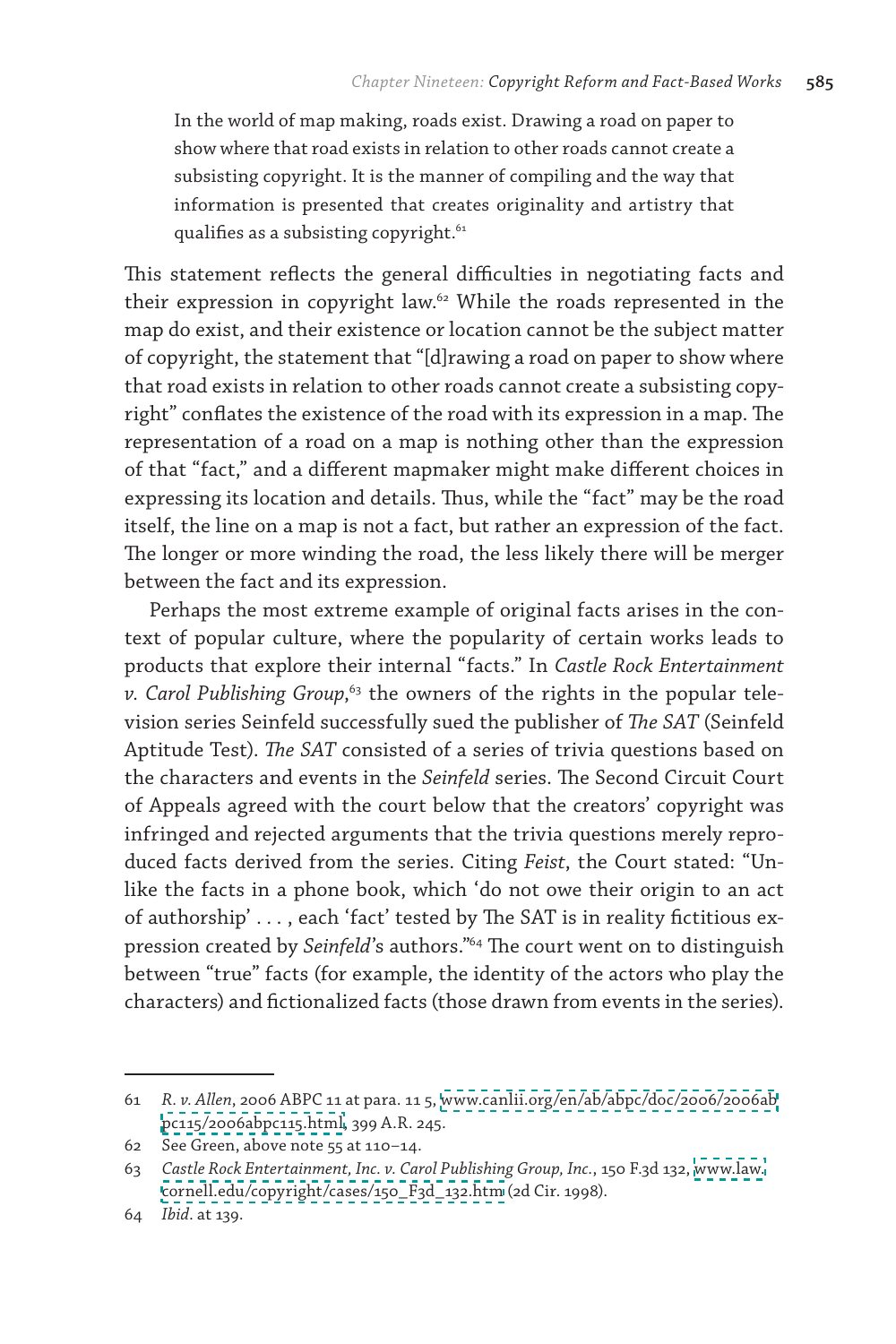In *Warner Bros. Entertainment Inc. v. RDR Books*, 65 a case which followed *Castle Rock*, the court took a similar view of a Lexicon based on the series of Harry Potter novels. The court stated: "Even if expression is or can be used in its 'factual capacity,' it does not follow that expression thereby takes on the status of fact and loses its copyrightability."<sup>66</sup> In these examples, fact becomes a relative term, perhaps more acutely so because of the iconic cultural status of the works in question.

The fictional "fact" cases represent the far end of a spectrum of facts ranging from the wholly observed to the wholly authored. The difficulty in applying copyright doctrines in this area is most acute with respect to those facts that occupy the middle range of the spectrum. Illustrations can be drawn from contemporary disputes around rights in "facts."

#### **F. THE FACTS ABOUT PUBLIC TRANSIT**

A flurry of disputes has recently erupted in the United States over public transit data. These disputes raise interesting questions about the nature of "facts" and their protection under copyright law. In some cases, the disputes have arisen in contexts where public transit authorities have contracted with a company called NextBus.<sup>67</sup> NextBus uses proprietary algorithms to crunch data from transit timetables with data harvested from GPS systems installed on buses and that communicate with electronic readers at set points along routes. The result is prediction data—predictions about when the next bus is likely to arrive at any given stop. The information is made available to transit riders, and the goal is to improve their public transit experience. In a number of American cities that have launched NextBus services, entrepreneurial individuals have created iPhone applications which harvest and make the prediction data accessible to iPhone users in a format more convenient to them than the web-based NextBus interface. NextBus claims copyright in its prediction data;<sup>68</sup> the

<sup>65</sup> *Warner Bros. Entertainment Inc. v. RDR Books*, 575 F. Supp. 2d 513, [http://scholar.](http://scholar.google.ca/scholar_case?case=13852164224811081270&hl=en&as_sdt=2&as_vis=1&oi=scholar) [google.ca/scholar\\_case?case=13852164224811081270&hl=en&as\\_sdt=2&as\\_](http://scholar.google.ca/scholar_case?case=13852164224811081270&hl=en&as_sdt=2&as_vis=1&oi=scholar) [vis=1&oi=scholar,](http://scholar.google.ca/scholar_case?case=13852164224811081270&hl=en&as_sdt=2&as_vis=1&oi=scholar) (S.D.N.Y. 2008).

<sup>66</sup> *Ibid*. at 536.

<sup>67</sup> NextBus, [www.nextbus.com.](http://www.nextbus.com/) NextBus is a subsidiary of Grey Island Systems, Inc., [www.interfleet.com/index.asp.](http://www.interfleet.com/index.asp)

<sup>68</sup> The NextBus licence agreement contains the following: "Nextbus predictions and other information are copyrighted. You agree not to resell our service or use your account access to provide data from our service to any other user or to publish the data in any way." NextBus Mobile Terms and Conditions, [http://nextbusmobile.](http://nextbusmobile.com/s/terms.webui) [com/s/terms.webui.](http://nextbusmobile.com/s/terms.webui)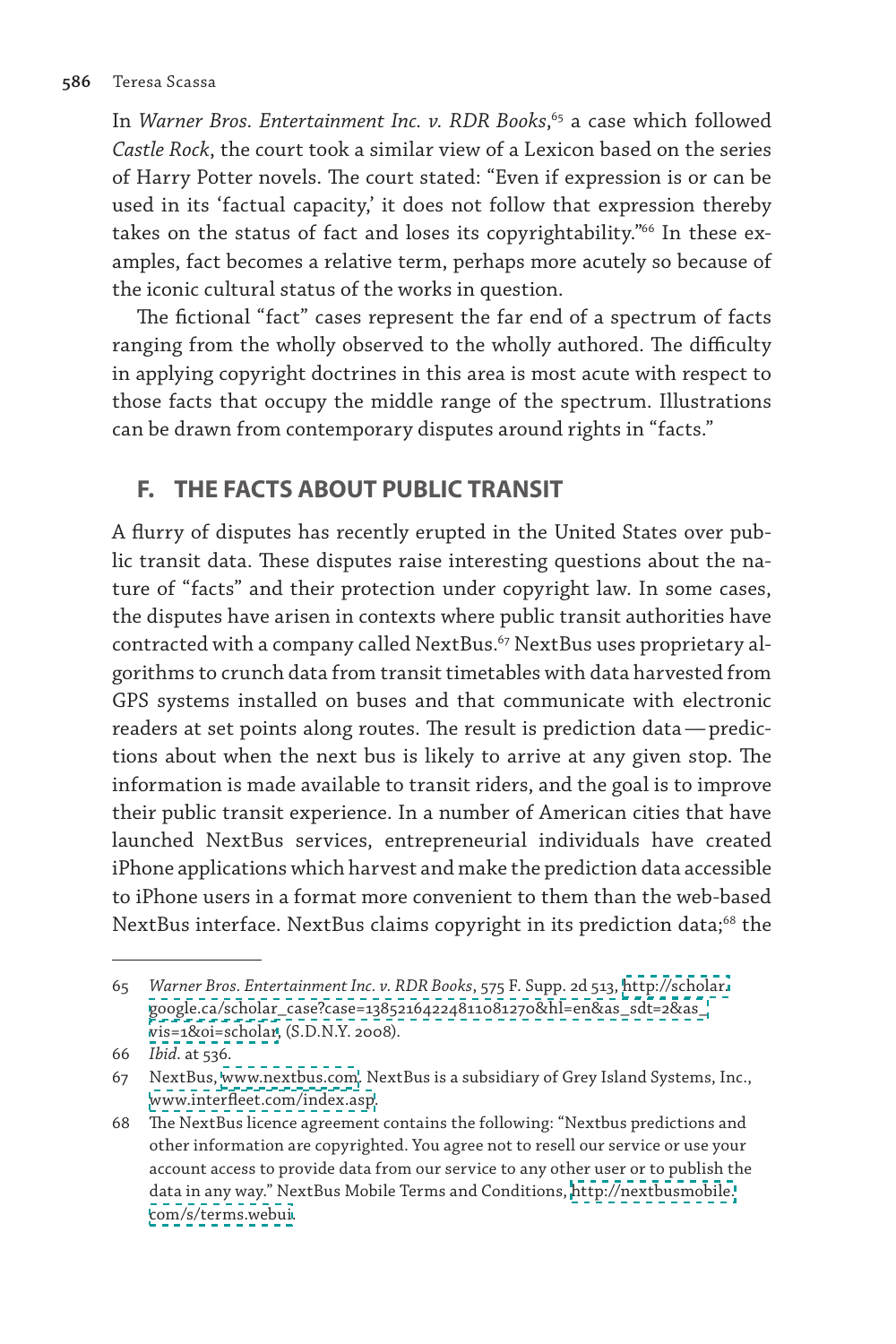application developers insist that the information is "fact" and in the public domain.<sup>69</sup> At least one transit company has muddied the waters by asserting rights in the underlying transit timetable data.<sup>70</sup> The disputes that have arisen over the rights in the underlying data offer a good illustration not only of the uncertainties of copyright law in this area, but also of the dynamic and likely contentious area into which we are moving regarding data, innovation and copyright.

There are two main sets of data that are relevant in the transit data disputes. The first is the transit timetable data. In its printed form, it is easy to say that the route, stop and time information arranged into a coherent timetable is a work in which copyright subsists. The situation is less clear if that data is stripped from the schedules offered by the transit company and made available through an iPhone app, as has already occurred in many North American cities. In such circumstances, some transit authorities have responded by asserting rights in the schedule data and issuing takedown notices.<sup>71</sup> A quick glance at licence agreements suggests that some transit authorities assert rights in their data. For example, although the San Francisco Municipal Transportation Agency (SFMTA) has chosen to provide free public access to their transit data, they do so by way

<sup>69</sup> Anthony Ha, "Apple kills Routesy app, my iPhone gets less useful" *Social Beat* (27 June 2009), [http://social.venturebeat.com/2009/06/27/apple-kills-routesy-app-my](http://social.venturebeat.com/2009/06/27/apple-kills-routesy-app-my-iphone-gets-less-useful)[iphone-gets-less-useful](http://social.venturebeat.com/2009/06/27/apple-kills-routesy-app-my-iphone-gets-less-useful); Rafe Needleman, "Who Owns Transit Data" *CNet News* (24 August 2009), [http://news.cnet.com/8301-19882\\_3-10315749-250.html.](http://news.cnet.com/8301-19882_3-10315749-250.html)

<sup>70</sup> This was the case in New York City. See Dan Oshiro, "NY Transit Authority Cites Schedules as Copyrighted Material" *ReadWriteWeb* (20 August 2009), [www.read](http://www.readwriteweb.com/archives/ny_transportation_authority_cites_schedules_as_cop.php)[writeweb.com/archives/ny\\_transportation\\_authority\\_cites\\_schedules\\_as\\_cop.](http://www.readwriteweb.com/archives/ny_transportation_authority_cites_schedules_as_cop.php) [php.](http://www.readwriteweb.com/archives/ny_transportation_authority_cites_schedules_as_cop.php) In Washington DC, the Washington Metropolitan Area Transit Authority (WMATA), in response to strong demand, made its transit data publicly available. See Washington Metropolitan Area Transit Authority, News Release, "Metro Makes Schedule and Route Data Available Via Web Site" (20 March 2009), [www.wmata.](http://www.wmata.com/about_metro/news/PressReleaseDetail.cfm?ReleaseID=2506) [com/about\\_metro/news/PressReleaseDetail.cfm?ReleaseID=2506](http://www.wmata.com/about_metro/news/PressReleaseDetail.cfm?ReleaseID=2506). However, it also commissioned a study to take "a look at intellectual property, such as schedule data to determine whether there are revenue opportunities in the future." *Ibid*.

<sup>71</sup> In New York City, for example, a software developer created an iPhone application called StationStops that provided commuters with schedule information for New York's largest commuter rail system. In the summer of 2009, the New York Metro Transportation Authority (NYMTA) contacted the developer claiming ownership of the information in the schedule and demanding payment of a \$5000 license fee. When the developer refused to pay, the NYMTA sent a takedown notice to Apple requesting that the application be banned from iPhone. Apple complied with the takedown notice. The dispute has since been resolved. See Bryan Chaffin, "StationStop Gets Ticket to Ride Again" *The MacObserver* (8 October 2009), [www.macobserver.com/tmo/article/](http://www.macobserver.com/tmo/article/stationstop_gets_ticket_to_ride_again) [stationstop\\_gets\\_ticket\\_to\\_ride\\_again.](http://www.macobserver.com/tmo/article/stationstop_gets_ticket_to_ride_again)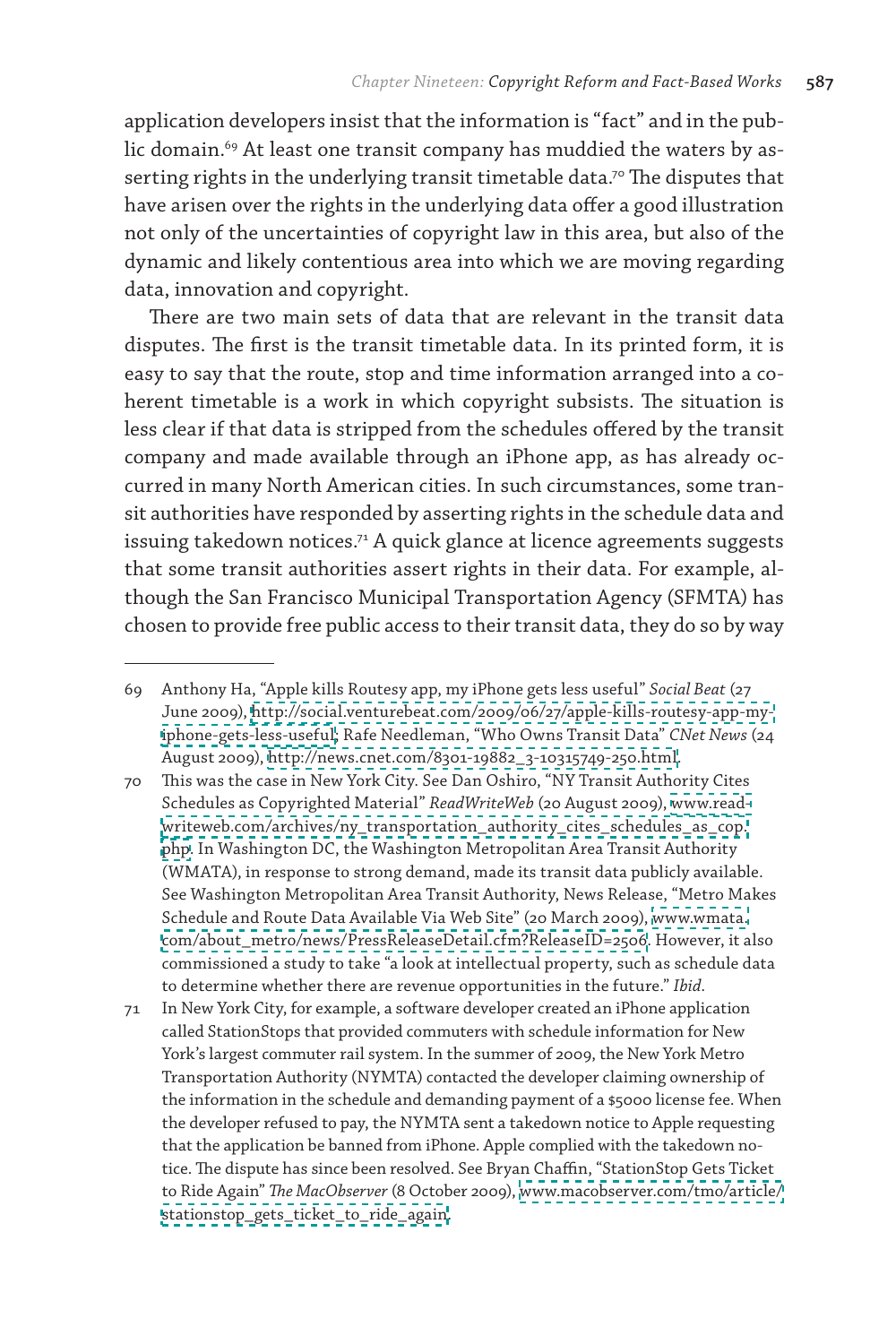of a licence agreement, which is premised on underlying rights in the data. The licence states that the SFMTA "retains full title and ownership and all rights and interest in the Data."72 A similar term is present in the Edmonton Transit Licence Agreement. It reads: "Edmonton Transit retains all right, title, and interest in the Data, and any intellectual property rights embodied in the Data, including any copyright."<sup>73</sup> The contract terms are puzzling, since if the data are "facts" they are in the public domain. Yet it can be argued that transit data actually represent not observed fact, but rather authored "fact." If bus #102 is expected to depart stop #5 at 6:05 a.m., this is because the transit authority has developed their schedule accordingly, and they retain the discretion to change or adjust the times and routes. Indeed, the timetable as a whole is like a careful choreography, with buses scheduled so as to provide the necessary levels of service and the desired connections, depending on the peaks and ebbs of demand throughout the day. Bus arrival and departure times are less "facts" than they are points in the choreography.

If it can be argued that transit timetable data are authored facts, what then can be said of prediction data? The prediction data used by NextBus are generated by algorithms that combine timetable data with GPS data to produce arrival time predictions. On the one hand, one could argue that the results are not "facts" and therefore may have a sufficient degree of authorship to be protected by copyright law. Another company writing its own algorithms might arrive at different predictions, and of course, predictions are merely well-informed guesses as to likely outcomes. Yet counter-arguments are also possible. Prediction data of this kind are not dissimilar to some forms of scientific fact. Indeed, one could argue that predictions are closer to observed fact than transit timetable data. While timetable data must originate with the authors of the timetable, prediction data are based on known and observed information. The issue is not resolved.74

74 Note that the Weather Network asserts copyright in the "information" available on its site: "Without the expressed written consent of PMI, no information or material

<sup>72</sup> SFMTA Transit Data Licence Agreement and Download, updated to December 17, 2009, [www.sfmta.com/cms/asite/transitdata.htm](http://www.sfmta.com/cms/asite/transitdata.htm).

<sup>73</sup> Edmonton Transit's Google Transit Feed Specification Data Terms of Use, [www.ed](http://www.edmonton.ca/transportation/ets/ets-data-for-developers.aspx)[monton.ca/transportation/ets/ets-data-for-developers.aspx](http://www.edmonton.ca/transportation/ets/ets-data-for-developers.aspx). The Edmonton Transit System makes its transit data available under licence from its website to encourage the private sector development of useful applications for transit users. This data is the basic route and arrival time information. The data is licensed at no cost for non-commercial users, but the ETS retains the right to charge a licence fee to the developers of commercial applications.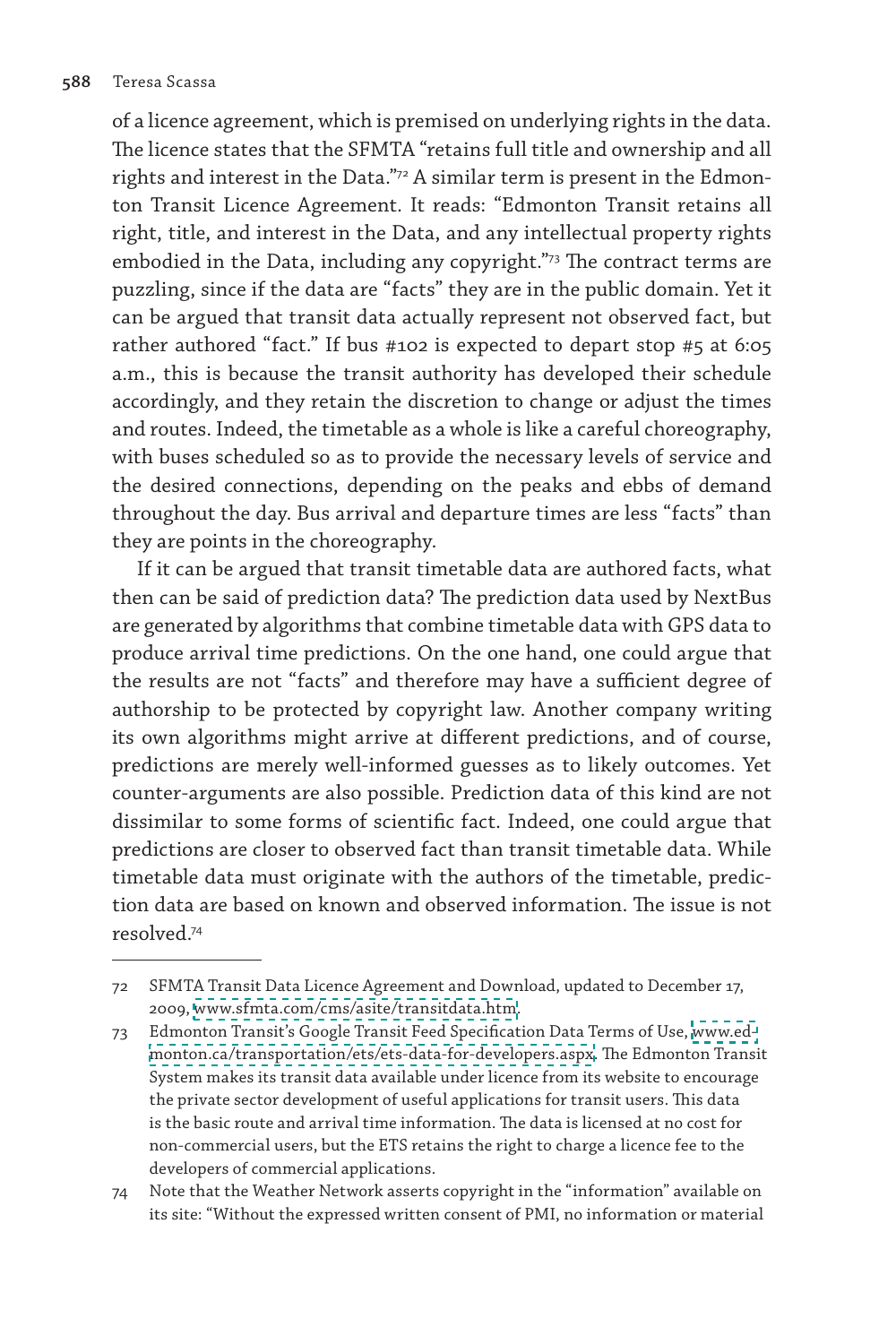#### **G. FACTS AND INFORMATION: THE ROOT OF THE PROBLEM**

It is possible that the root of the copyright problem lies in the distinction between facts and information. This distinction is one that is wellrecognized in the geospatial information field. Geospatial data is typically defined as the raw data recording geographical points, such as coordinates represented by longitude and latitude. These data are classic "observed" facts. Information, by contrast, consists of facts placed in some form of context. It is this contextualization of fact that results in *information* and that may consist of the elusive element of authorship. While there may be no copyright in facts, there will be copyright in information if the element of authorship is readily apparent. The authorship in a map or a biography is evident enough. In a collection or compilation of data, it is perhaps more difficult to discern. But data expressed in a compilation is still contextualized in some way—the compilation tells us something about something—and in this sense it is information.

A classic rationale for not protecting facts (i.e., data) in copyright law is that they are not authored. Information as contextualized fact, by contrast, is the result of authorship. Information can therefore, at least theoretically, be protected by copyright law. Yet not all information will be protected. The rationale for not protecting some forms of information is different from the rationale for not protecting facts. Where information—contextualized fact—is not protected, it is most likely because there has been a merger of expression and fact. In other words, the information conveys the underlying facts in such a way that it is difficult or impossible to separate out the fact from its expression.

The challenge of the information society is to recognize the extent to which facts are constantly being transformed into information, to recognize the difficulties in separating the information from the underlying fact, and to decide what to do about recognizing, protecting and rewarding the authorship of information where warranted. This challenge will only become more difficult with time. The disputes in the US over bus timetables and prediction data offer just one illustration of some of the problems and conflicts that can arise in a context where marked technological advances have blurred the distinctions between users and creators,

from this Web site may be copied, reproduced, republished, uploaded, posted, transmitted, or distributed in any way whatsoever. . ."; The Weather Network, [www.](http://www.theweathernetwork.com/copyright/) [theweathernetwork.com/copyright](http://www.theweathernetwork.com/copyright/).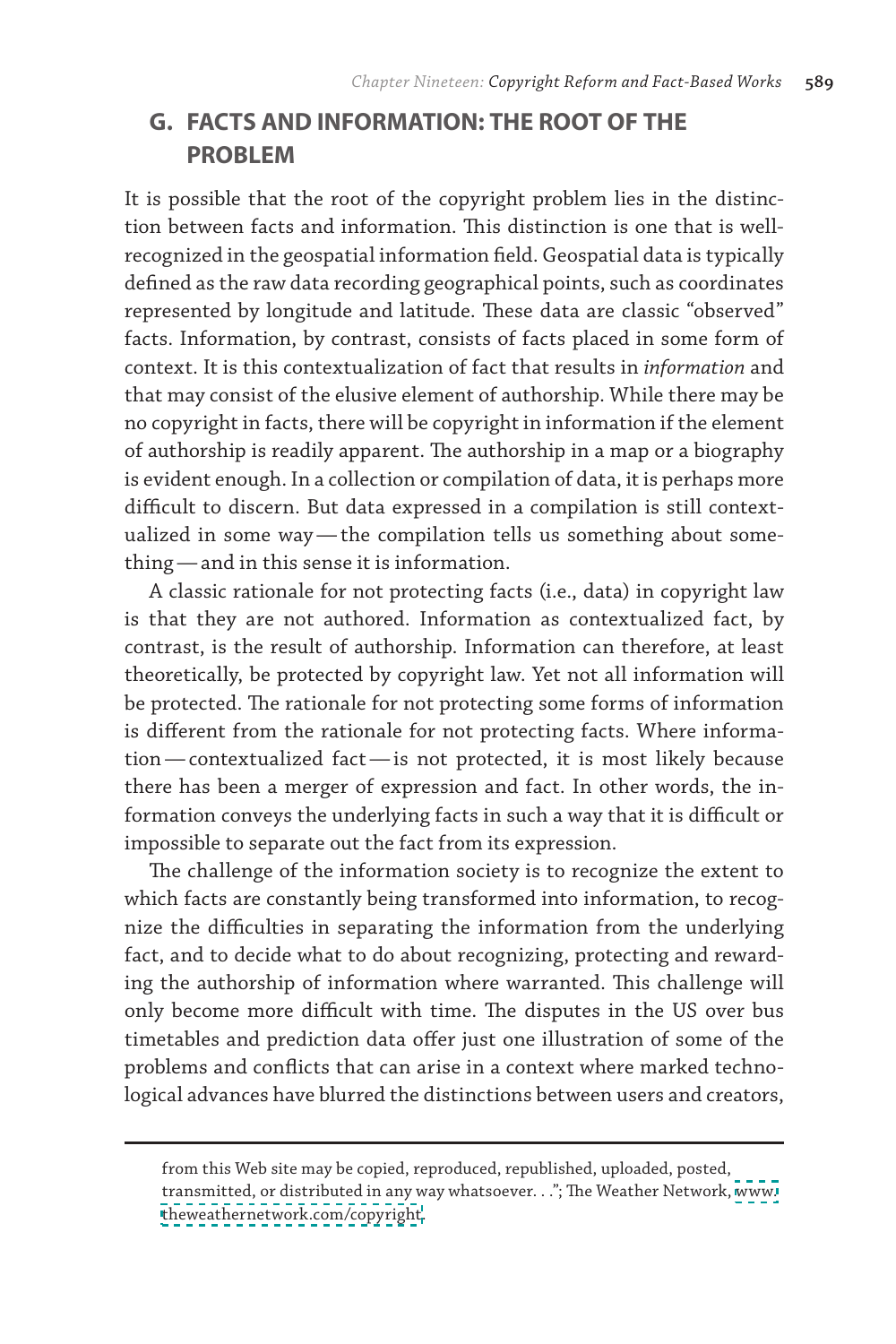created new—even if tiny and highly specialized—markets for innovative information products, and rapidly expanded the ways in which data can be used and disseminated.

The transit data context offers a neat encapsulation of some of the issues and tensions in this area. Data compiled by a public body are of relevance to innovators in the private sector who are both traditional and non-traditional players. The public has an interest in useful and innovative data-based products, and in an open and competitive marketplace. The public body has certain responsibilities to the public as well as its own needs to recover or reduce costs. At the centre of it all are sets of data and the ability to control or limit access to them through the vehicle of copyright law. The transit data disputes highlight the unanswered questions in copyright law regarding facts and information—questions that are likely to increase in importance over time. The concern is that this level of uncertainty, and the disparity in power between established and upstart innovators or users, may lead to a brake on innovation around fact-based works and applications.

#### **H. BILL C-32 AND FACT-BASED WORKS**

Bill C-32 offers nothing that is particularly addressed to the protection or use of fact-based works. This is not entirely surprising, as the copyright reform process had not identified this area as one needing attention. Nevertheless, the legislative choices reflected in Bill C-32 will inevitably have an impact on such works, and this section will consider some of these effects. The most important of these effects have to do with access to and use of factual content. As noted above, facts fall outside the scope of copyright for public policy reasons. In the words of the Australian High Court, copyright grants no monopoly on facts "because to do so would impede the reading public's access to and use of information."75 To the extent, then, that Bill C-32 limits access to and use of facts and information, it is highly problematic.

Perhaps the most important impact of Bill C-32 on fact-based works may come from the proposed amendments to the *Copyright Act* that would make it actionable to circumvent technological protection measures. It was inevitable that the Bill should address this issue, as one of the driving forces for copyright reform was the need to implement the WIPO treat-

<sup>75</sup> *IceTV*, above note 39 at para 42.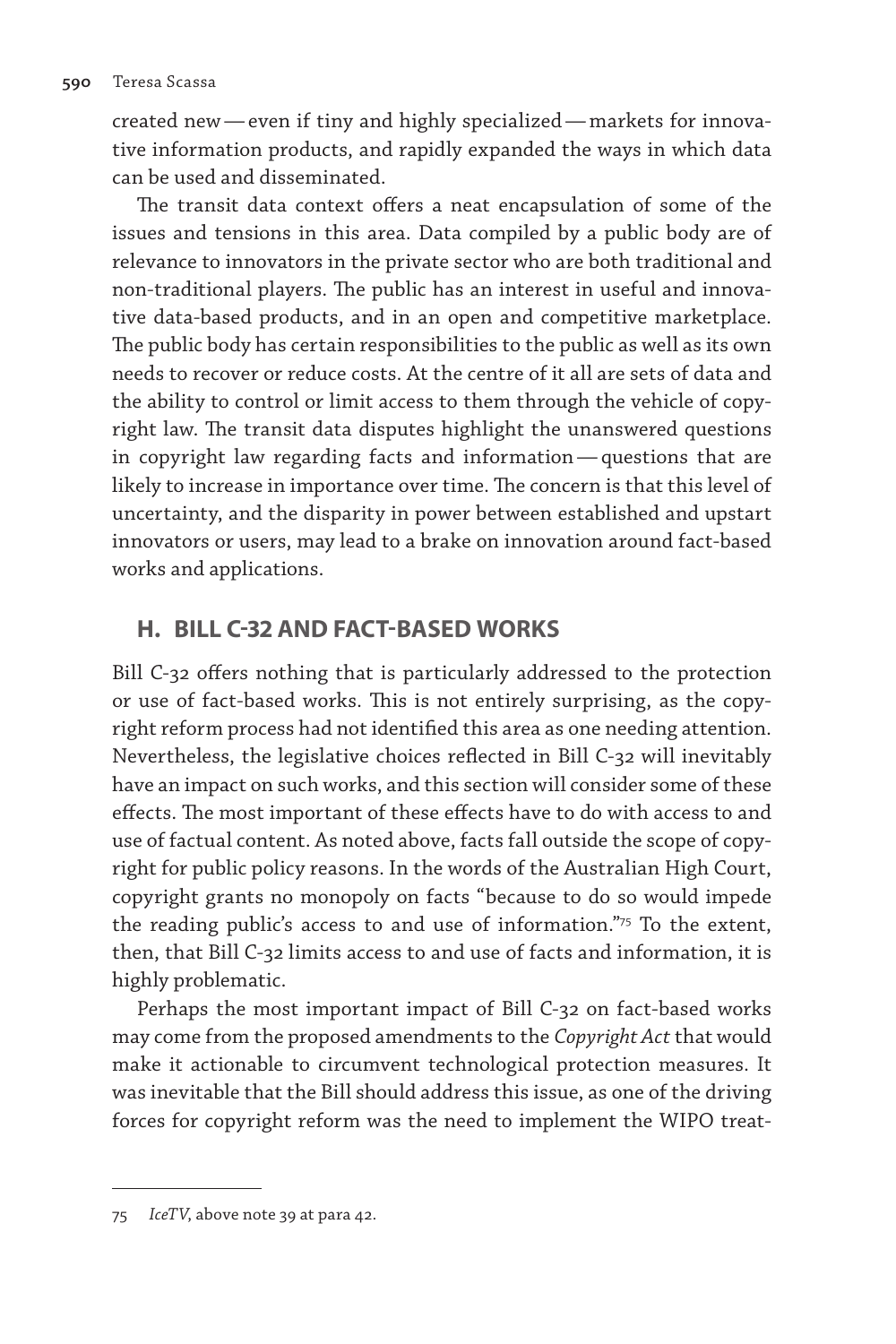ies.76 The WCT requires that anti-circumvention measures be present in the copyright legislation of ratifying states.<sup>77</sup> What was not inevitable was the form that such measures would take. An earlier Canadian copyright bill,<sup>78</sup> which died on the order paper, had made anti-circumvention actionable only when it was done for purposes that would infringe copyright.

Bill C-32 takes a different approach: circumvention of a technological protection measure that controls access to a work is actionable, regardless of the purpose of the circumvention.79 The only exceptions to this general rule are limited, and include law enforcement and national security,<sup>80</sup> encryption research, $81$  the need to make computer programs interoperable, $82$ providing access to persons with disabilities,<sup>83</sup> and protecting personal information.<sup>84</sup> These exceptions operate only within limited parameters. Circumvention to gain access to data not protected by copyright—data in the public domain—would not be permissible if that data were expressed in a compilation that was itself a work, even if all that was protectable by copyright law was the original selection or arrangement of the data and not the underlying facts themselves. The "thin" copyright for factual compilations—a protection that is thin for legitimate public policy reasons—is rendered "thick" by the addition of anti-circumvention technology. It has already been pointed out that anti-circumvention measures may prevent legitimate fair dealing with protected works.<sup>85</sup> In the case of fact-based works, the problem is amplified where the underlying data is not itself

- 82 *Ibid.*, s. 41.12.
- 83 *Ibid.*, s. 41.16.

<sup>76</sup> WCT, above note 3; WPPT, above note 8.

<sup>77</sup> WCT, *ibid*. at Art. 11.

<sup>78</sup> Bill C-60, *An Act to amend the Copyright Act*, 1st Sess., 38th Parl., 2004–2005, s. 34.02, [www.parl.gc.ca/PDF/38/1/parlbus/chambus/house/bills/government/C-60\\_1.pdf.](http://www.parl.gc.ca/PDF/38/1/parlbus/chambus/house/bills/government/C-60_1.pdf) For a discussion of the anti-circumvention features of this bill, see Michael Geist, ["Anti-circumvention Legislation and Competition Policy"](http://www.irwinlaw.com/content/assets/content-commons/120/Two_04_Geist.pdf) in M. Geist, ed., *In the Public Interest: The Future of Canadian Copyright Law* (Toronto: Irwin Law, 2005) at 211.

<sup>79</sup> Bill C-32, above note 2, s. 41.1.

<sup>80</sup> *Ibid.*, s. 41.11.

<sup>81</sup> *Ibid.*, s. 41.13.

<sup>84</sup> *Ibid.*, s. 41.14.

<sup>85</sup> Ian Kerr, Alana Maurushat, & Christian S. Tacit, "Technological Protection Measures: Tilting at the Copyright Windmill" (2002–2003) 34 Ottawa L. Rev. 6, [http://](http://papers.ssrn.com/sol3/papers.cfm?abstract_id=793504) [papers.ssrn.com/sol3/papers.cfm?abstract\\_id=793504](http://papers.ssrn.com/sol3/papers.cfm?abstract_id=793504) at 47–48.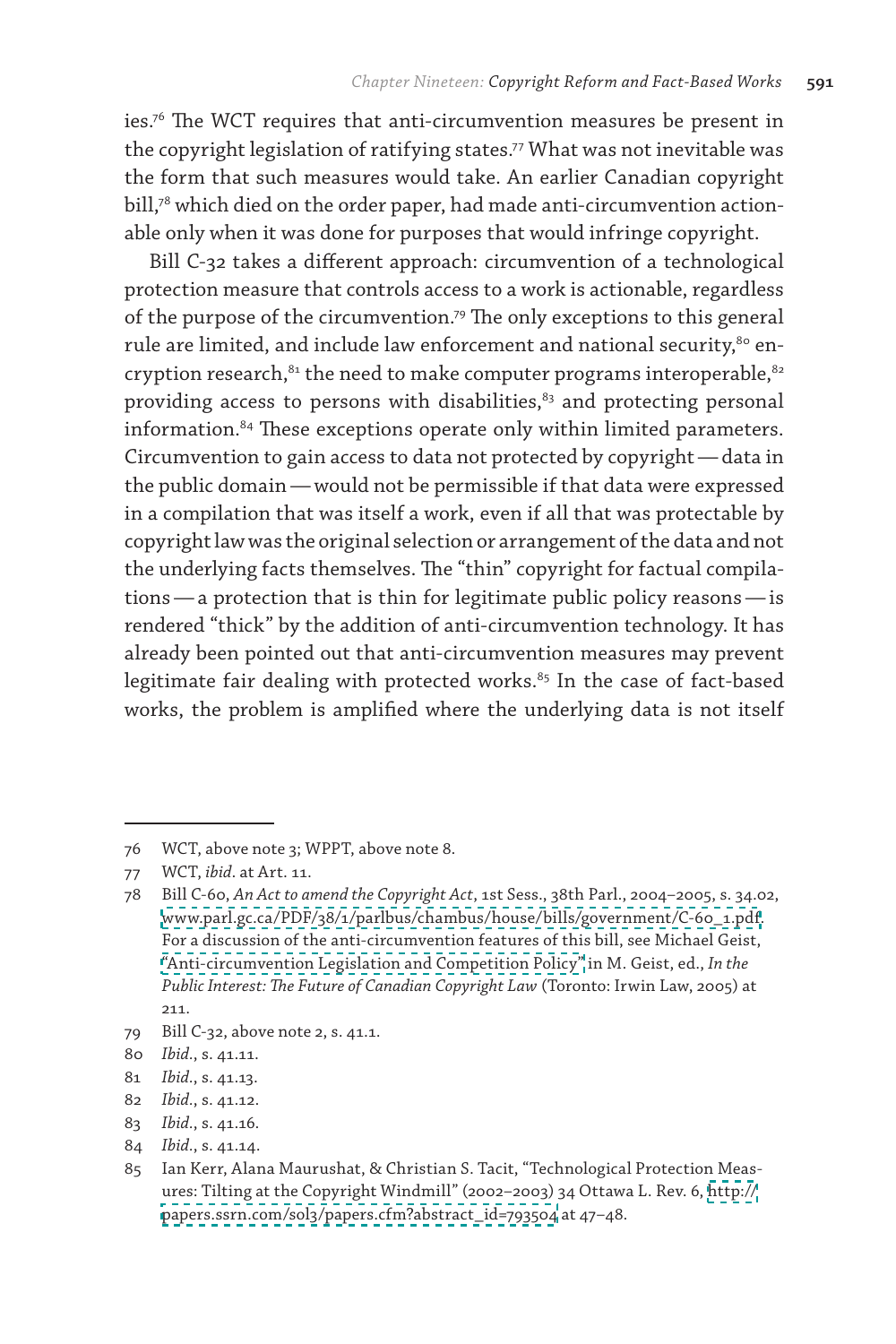copyrightable. This could serve as a significant brake on innovation and competition,<sup>86</sup> but also on the free exchange of ideas and information.

Although the anti-circumvention provisions in Bill C-32 will have implications for fact-based works, there are other issues that are also important. Crown copyright,<sup>87</sup> which provides for ownership by the Crown of works created under its direction, remains highly problematic. Because some of the most important and useful collections of data about Canada—its territory, resources, and citizens—are created by government departments or agencies, claims to copyright in these collections of data can pose a barrier to access.

Bill C-32 does not address Crown copyright. Indeed, Crown copyright was not on the table, nor was it addressed in previous rounds of copyright reform. This is notwithstanding the fact that Crown copyright was raised as an issue in the submissions of a number of participants in the consultation process.<sup>88</sup> Crown copyright is an area where there seems to be no government appetite for reform—perhaps not surprisingly. Crown copyright serves government both by permitting it to develop revenue streams based on the sale of its works, $89$  and by permitting it to exercise control over the dissemination of its works.<sup>90</sup> This element of control is perhaps most significant in the context of access to information. While copyright is not typically a barrier to an access request for documents in the hands of government, Crown copyright can be used to prevent the publication

<sup>86</sup> See Geist, above note 78 at 235, discussing the impact of a similar provision in the US *Digital Millennium Copyright Act*, Pub. L. No. 105-304, 112 Stat. 2860 (1998), [www.](http://www.copyright.gov/title17/) [copyright.gov/title17/.](http://www.copyright.gov/title17/)

<sup>87</sup> *Copyright Act*, above note 7, s. 12.

<sup>88</sup> Eight organizations representing users of copyright works raised Crown copyright as an issue, as did four non-profit organizations. The issue was also raised in the submissions of numerous individuals. See *Consultation*, above note 23.

<sup>89</sup> Stanbury argues that this rationale for Crown copyright is inappropriate as the Crown requires no economic incentive to produce the materials it does: W.T. Stanbury, "Aspects of Public Policy Regarding Crown Copyright in the Digital Age" (1996) 10 I.P.J. 131 at 138, [http://www.lexum.com/conf/dac/en/stanbury/stanbury.html.](http://www.lexum.com/conf/dac/en/stanbury/stanbury.html) Longhorn & Blakemore, above note 22 at 76–78, offer a critique of government's role in commercializing geographic information.

<sup>90</sup> For a detailed discussion of Crown Copyright, see Elizabeth F. Judge, ["Crown Copy](http://www.irwinlaw.com/content/assets/content-commons/120/Three_05_Judge.pdf)[right and Copyright Reform in Canada",](http://www.irwinlaw.com/content/assets/content-commons/120/Three_05_Judge.pdf) in M. Geist, ed., *In the Public Interest: The Future of Canadian Copyright Law* (Toronto: Irwin Law, 2005) at 551. Although control is sometimes asserted as necessary to ensure quality, it does not necessarily serve this purpose. See, e.g., David Vaver, "Copyright and the State in Canada and the United States" (1996) 10 I.P.J. 187 at 200, [www.lexum.com/conf/dac/en/vaver/vaver.](http://www.lexum.com/conf/dac/en/vaver/vaver.html) [html](http://www.lexum.com/conf/dac/en/vaver/vaver.html), and Judge & Scassa, above note 42.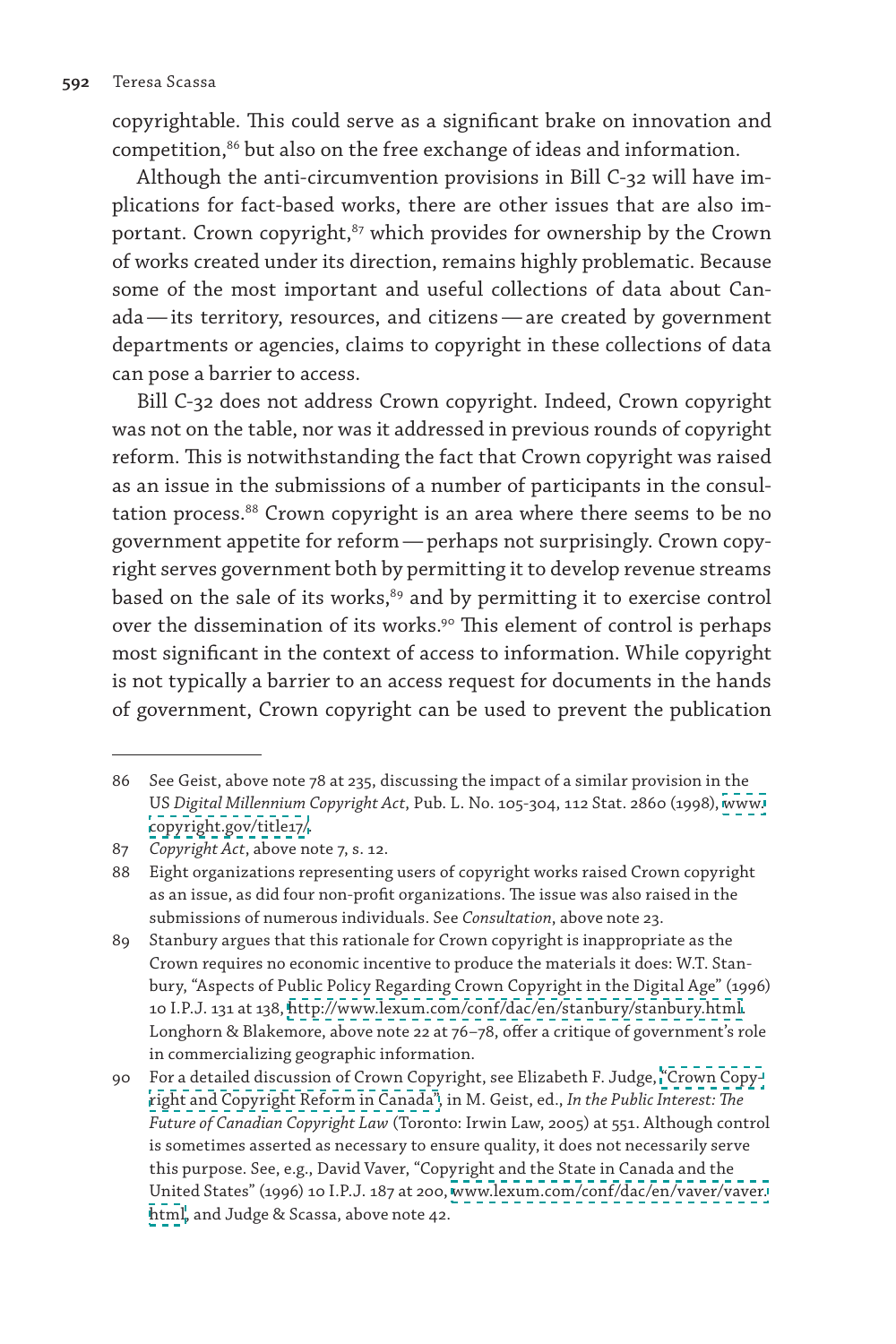and further dissemination of these documents.<sup>91</sup> Even outside the access to information context, there are numerous examples of governments asserting copyright in fact-based works, as well as in the underlying data.<sup>92</sup> The control exercised by government—or the potential for the exercise of this control—might pose a significant threat to the free flow of information and be a barrier to innovation.<sup>93</sup> While the federal government and some provincial governments are moving towards the dissemination of some government data under relatively open licenses, these licences are vulnerable to changes in policy direction.<sup>94</sup> In Bill C-32, Crown copyright remains an unchanged feature of our copyright law; one that is of real significance in the area of fact-based works.

It was inevitable that Bill C-32 would deal with the issue of the liability of internet service providers (ISPs) or providers of information location

- 93 See, for example, Jacques Frémont, "Normative State Information, Democracy and Crown Copyright" (1996) 11 I.P.J. 19 at 31. In the UK, where data is protected under a *sui generis* database protection regime, the Royal Mail recently faced criticism over its refusal to make postal code data freely available. The Royal Mail derives revenues of £1.3 million a year from licensing this data, but the cost of licences is prohibitive for some who would otherwise use the data in a variety of innovative applications. See, for example, the notice of shutdown by JobCentre ProPlus: [www.jobcentre](http://www.jobcentreproplus.com/)[proplus.com.](http://www.jobcentreproplus.com/), and Ernest Marples Blog, "Ordnance Survey to release postcode data?" (10 December 2009), [http://ernestmarples.com/blog](http://ernestmarples.com/blog/).; and Open Rights Group, [www.](http://www.openrightsgroup.org/press/press-releases/royal-mail-stop-job-search) [openrightsgroup.org/press/press-releases/royal-mail-stop-job-search.](http://www.openrightsgroup.org/press/press-releases/royal-mail-stop-job-search)
- 94 For examples of licence templates for unrestricted use of federal government data, see Geoconnections, above note 42. For a municipal government example, consider the City of Toronto's open data initiative, [www.toronto.ca/open/index.htm](http://www.toronto.ca/open/index.htm). Licence terms and conditions can be found at: [www.toronto.ca/open/terms.htm](http://www.toronto.ca/open/terms.htm). For a discussion of the vulnerability of licensed information to a change in government policy, see Teresa Scassa, "The Best Things in Law are Free: Towards Quality Free Public Access to Primary Legal Materials in Canada" (2000) 23 Dal. L.J. 301. Of course, one can argue that control can be used to ensure the quality and reliability of downstream uses of data and can even ensure that the downstream uses are not exclusive or proprietary. For example, the City of Toronto's open data licence requires licensees to acknowledge that they acquire no proprietary interests in the licensed data or data sets. See City of Toronto, "Terms of Use for our Datasets," [www.](http://www.toronto.ca/open/terms.htm%23licence) [toronto.ca/open/terms.htm#licence.](http://www.toronto.ca/open/terms.htm%23licence) Of course, this does not avoid the problem of the scope or impact of claims to copyright in an original selection or arrangement of the source data.

<sup>91</sup> See Judge, above note 90 at 572; Teresa Scassa, "Table Scraps or a Full Course Meal? The Public Domain in Canadian Copyright Law", in *Intellectual Property at the Edge: New Approaches to IP in a Transsystemic World, Proceedings of the Meredith Lectures*, (Cowansville, Québec: Editions Yvon Blais, 2007) 347 at 369.

<sup>92</sup> See Statistics Canada, "Copyright/Permission to Reproduce" (18 January 2010), [www.statcan.gc.ca/reference/copyright-droit-auteur-eng.htm;](http://www.statcan.gc.ca/reference/copyright-droit-auteur-eng.htm) Geoconnections, above note 42.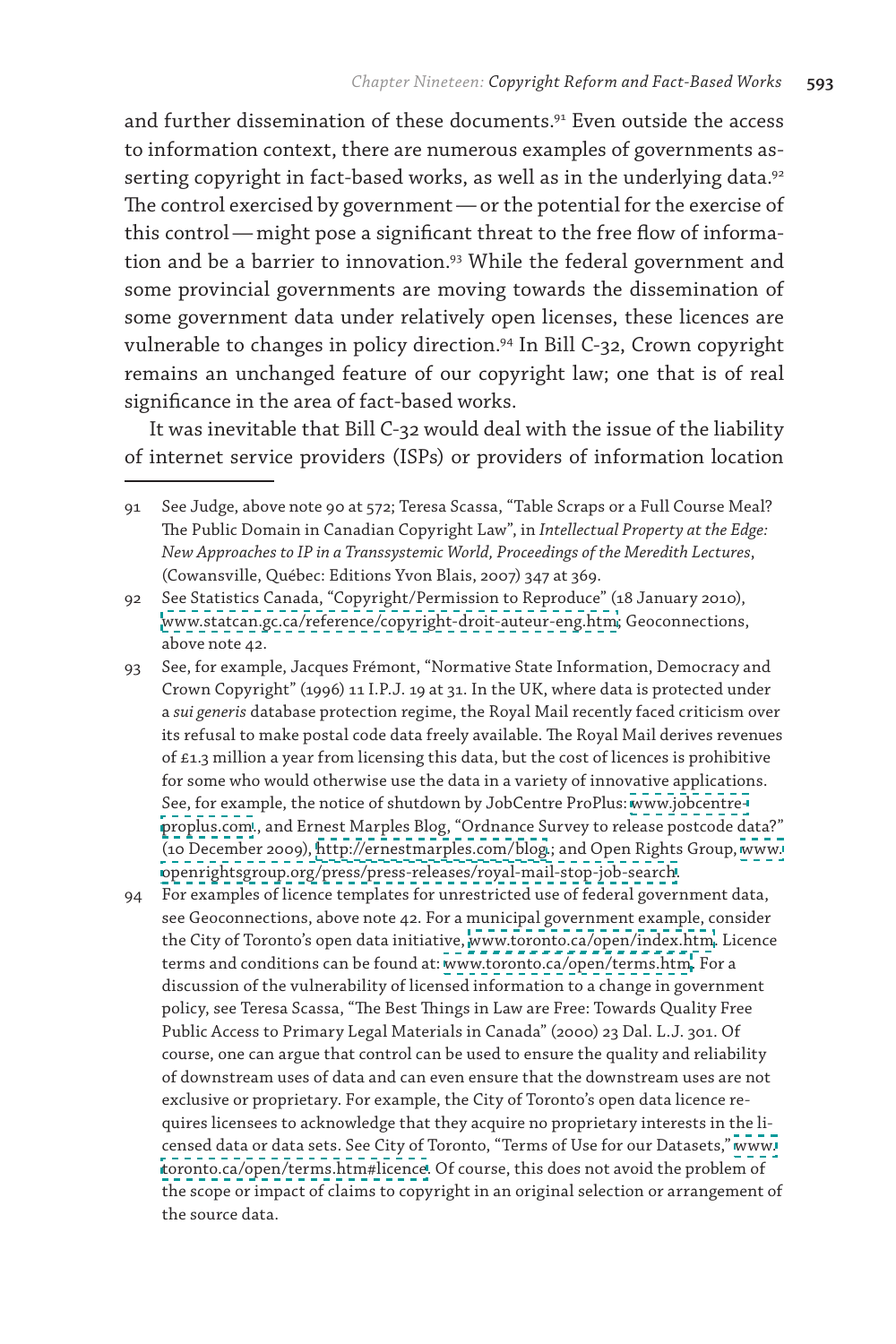tools. In the US, a "notice and takedown" approach has been adopted, requiring ISPs to remove postings or files when they are given notice that the material infringes copyright. Notice and takedown has been criticized as posing risks to freedom of expression.<sup>95</sup> It has also raised concerns about eliminating fair use of copyright protected works. If a mere claim of infringement is enough to force the takedown of a posted work, notice and takedown can significantly chill the dissemination of works that are legitimate and non-infringing. With fact-based works, where there are major issues about the subsistence and scope of copyright, notice and takedown can be used to squelch competition and to stifle the dissemination of information. In the context of the transit data example above, notice and takedown measures were relied upon by NextBus or transit authorities to stop the sale of iPhone applications that made use of transit and prediction data, even though the application creators maintained they had taken only facts in the public domain.

Bill C-32 reflects a different approach to the problem of infringing materials on the internet by adopting a "notice and notice"<sup>96</sup> system that will apply to ISPs or providers of information location tools. Under notice and notice, a copyright owner who believes that their rights in a work are being infringed, where those works are posted or communicated over the internet, may give notice of claimed infringement to the relevant ISP or information location tool provider. The notice must be sufficiently detailed to identify the work in question, the identity of the rights holder, and the interest of the rights holder in the work.<sup>97</sup> The notice must also give details of the claimed infringement. An ISP in receipt of such a notice must forward it to the party who has allegedly committed the infringing acts and must then keep records that will permit the identity of the person to whom the relevant IP address belongs to be determined.<sup>98</sup> A rights holder who then decides to take legal action against the alleged infringer will be able to use legal means to discover this identity. While notice and notice is generally preferable to notice and takedown, in the context of fact-based works, it is particularly important as the copyright claims in such works are often uncertain, tenuous or very limited in scope. Notice and notice favours access to fact-based works by ensuring that they cannot so easily

<sup>95</sup> Sheryl N. Hamilton, "Made in Canada: A Unique Approach to Internet Service Provider Liability and Copyright Infringement", in M. Geist, ed., *In the Public Interest: The Future of Canadian Copyright Law* (Toronto: Irwin Law, 2005) 285 at 300.

<sup>96</sup> *Bill C-32*, above note 2, ss. 41.25-41.27.

<sup>97</sup> *Ibid*., s. 41.25(2).

<sup>98</sup> *Ibid*., s. 41.26.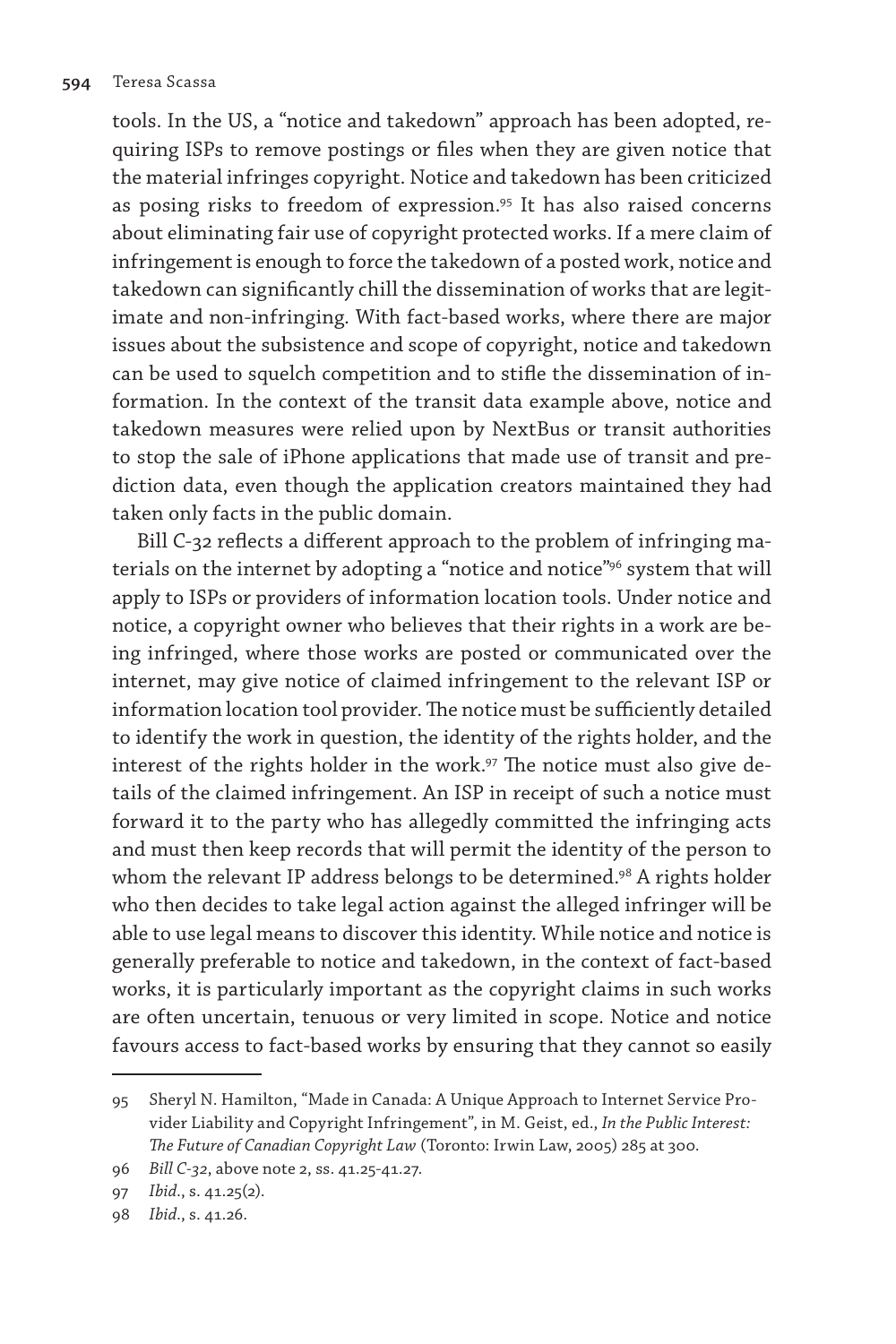be forced from circulation by parties asserting uncertain copyrights. By adopting notice and notice, Bill C-32 reflects an important element of balance between rights holders and users/innovators.

The exception for non-commercial user-generated content in Bill C-32 is also important in the context of fact-based works. This is because many users mine fact-based works to create non-commercial works that rework these facts, either on their own, or in a mashup with other facts.<sup>99</sup> If Bill C-32 is passed into law, a new section 29.21 would permit individuals to "use an existing work or other subject-matter . . . which has been published or otherwise made available to the public, in the creation of a new work or other subject-matter in which copyright subsists." The exception would also extend to the dissemination of such a work as long as the dissemination is solely for non-commercial purposes, the source and author of the existing work are mentioned, and where the use of or dissemination of the new work "does not have a substantial adverse effect, financial or otherwise, on the exploitation or potential exploitation of the existing work."100 This includes circumstances where the new work cannot be a substitute for the existing one.<sup>101</sup>

The exception is not without its limits. If one were to apply this provision to the transit data example, iPhone application developers who used NextBus data in their iPhone apps would be unable to rely on the user-generated content exception for two reasons: their works are commercial (this alone clearly takes the use out of the scope of the exception); and their apps function essentially as a substitute for the NextBus service. Of course, this analysis presumes that any claim to copyright in the data can be substantiated—a matter that is still an open issue. However, the user-generated content exception might be useful if information were extracted from an information-based product or service, and presented in a non-commercial context. Thus, even where copyright is asserted (with or without justification) in compilations of data, the user-generated content exception could provide a level of security to users who mine the data in order to create free, publicly accessible, non-commercial works. The potential benefits to the

<sup>99</sup> To illustrate, the website "ProgrammableWeb" offers a listing of mashups created using the Google Maps Application Programming Interface (API). Mashups are created by taking the Google Maps interface and combining it with data from other sources. The list of mashups is enormous and represents an extremely wide variety of information. See [www.programmableweb.com/api/google-maps/mashups](http://www.programmableweb.com/api/google-maps/mashups) [*Programmable Web*].

<sup>100</sup> *Bill C-32*, above note 2, s. 29.21(1)(d).

<sup>101</sup> *Ibid*.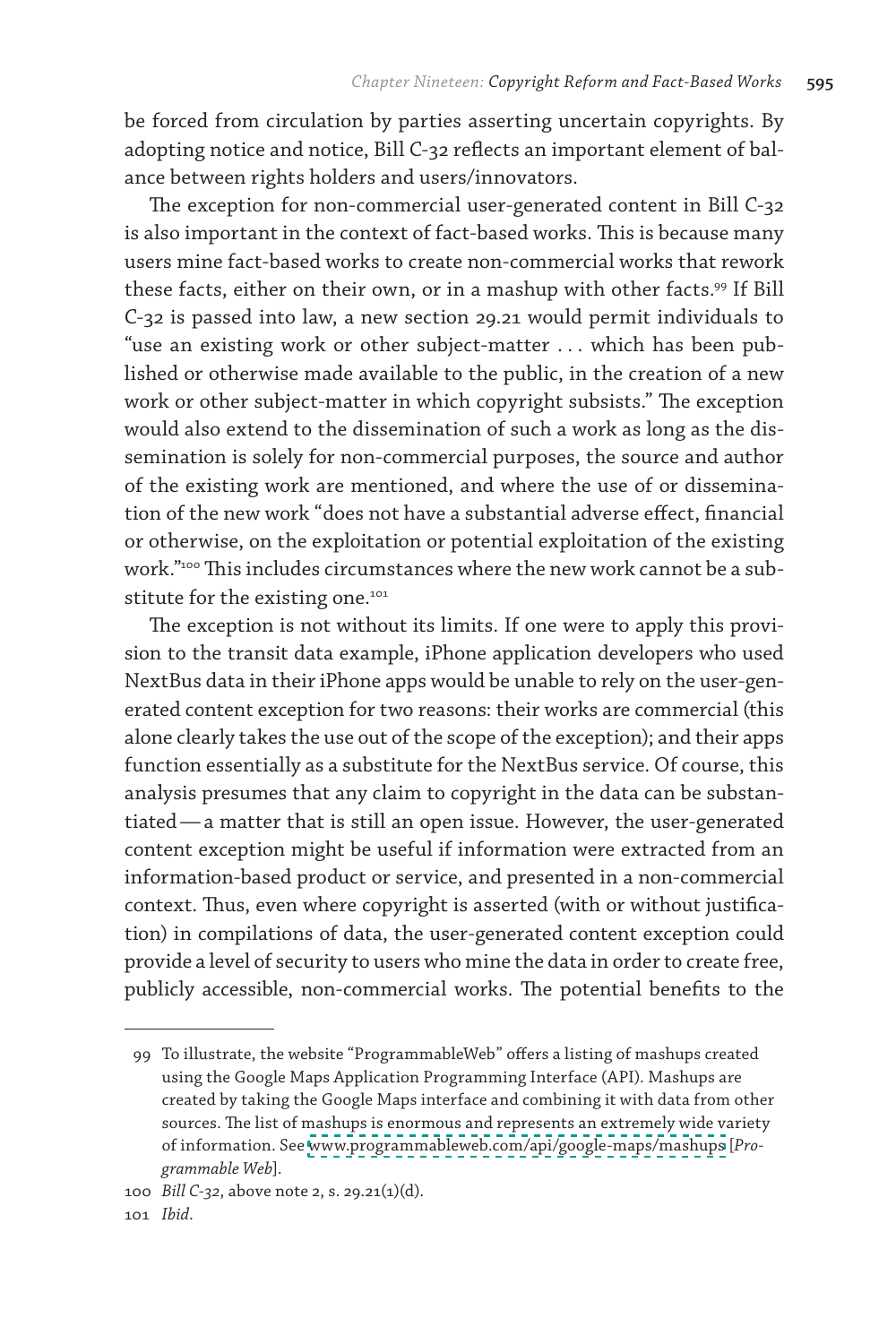public in the area of fact-based works are significant, particularly because there appears to be a fairly active group of individuals willing to compile and disseminate information at no cost to the public.<sup>102</sup> Of course, licence terms and anti-circumvention measures could both significantly limit the scope of the user-generated content exception.<sup>103</sup> In addition, the exception would not apply if the user-generated works are considered to meet the rather open-ended criterion of having "a substantial adverse effect" on the actual or potential exploitation of the source work.

#### **I. CONCLUSION**

Although data and fact-based works are surging in importance in the digital economy, and although new issues are raised by the tools now in the hands of creators—large and small—to fashion new informationbased applications, the state of copyright law in relation to facts remains stagnant. For some, the uncertainty over the scope of protection for factbased works may be a barrier to investing in innovation in this area; for others, the uncertainty over potential liability for using facts contained in other compilations or data sets may also be a barrier to innovation. Although the existing copyright principles can be used to resolve cases as they come before the courts, the principles are such that it will be difficult to give real shape to the law in this area. The uncertain distinction between fact and expression (or fact and information), and the fact-specific nature of any inquiry into originality of a selection or arrangement, or substantial taking from this selection or arrangement, give little hope of clear guidance in this area. Bill C-32 offers no solutions to the core issues. Reforms, if they are to come, will have to wait until some future date.

Government is a major producer of data and a prime data source for many private sector and research activities. The same uncertain rules regarding copyright in facts play out where the Crown is the owner of copyright, with the added implications of the Crown being in a position to censor, restrict or otherwise control public data. Crown copyright thus raises public policy issues in relation to ownership and control of data and its impact on innovation, as well as in relation to ownership and control and their impact on democracy, accountability and freedom of expression.

<sup>102</sup> For examples, see *Programmable Web*, above note 99.

<sup>103</sup> Note that Statistics Canada, which asserts copyright in its data, currently uses a licence to create its own non-commercial user-generated content exception: Statistics Canada, above note 92.